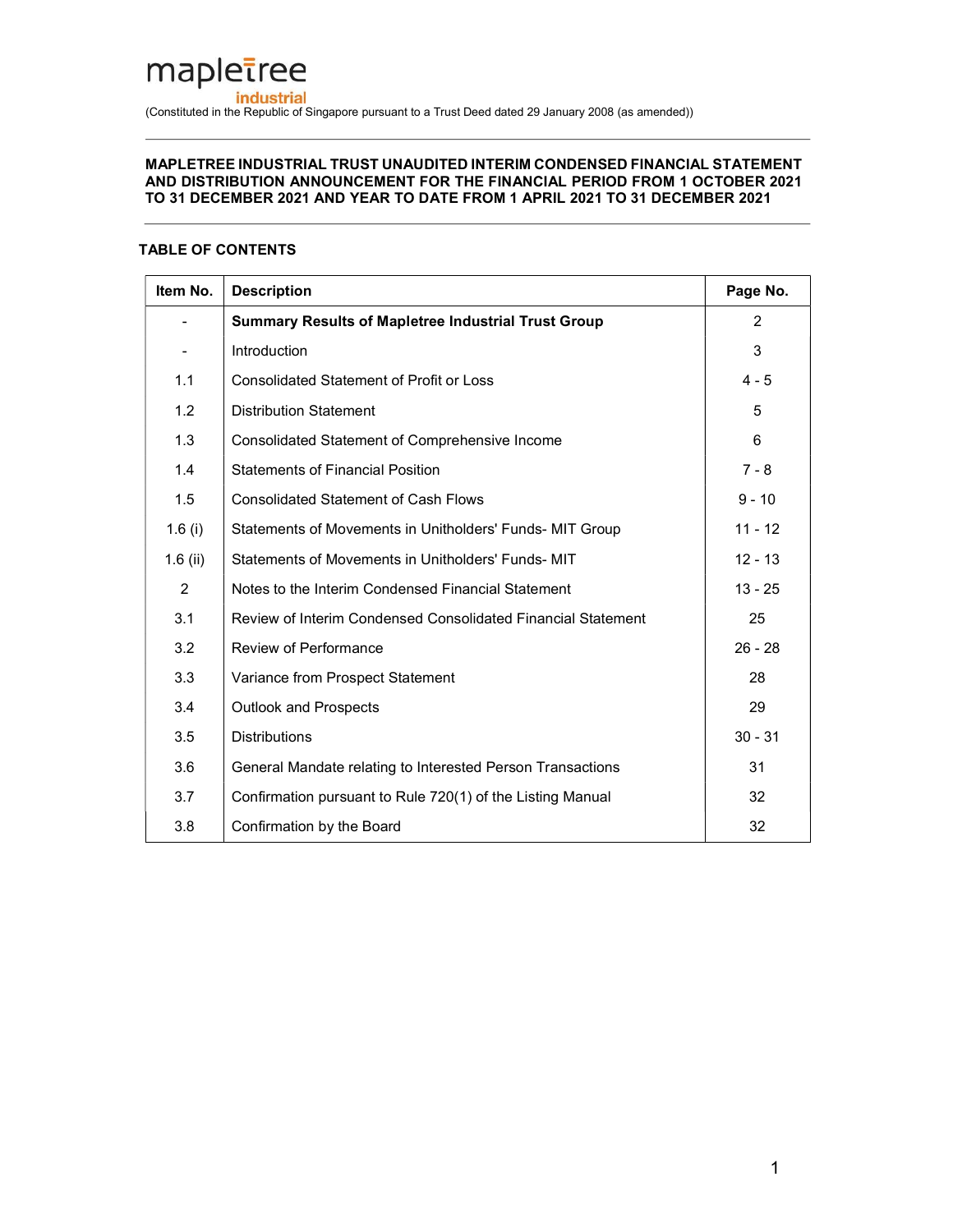|                                                             | 3QFY21/22  | 2QFY21/22         | Variance<br>% | 3QFY20/21 | Variance<br>% |
|-------------------------------------------------------------|------------|-------------------|---------------|-----------|---------------|
| Gross revenue $(S$'000)2$                                   | 162.352    | 155.560           | 4.4           | 123.685   | 31.3          |
| Net property income (S\$'000) <sup>2</sup>                  | 122.735    | 120.320           | 2.0           | 98,929    | 24.1          |
| Amount available for distribution<br>(S\$'000) <sup>2</sup> | 91,887     | 90.784            | 1.2           | 81.074    | 13.3          |
| - to perpetual securities<br>holders                        | 2.382      | 2.407             | (1.0)         |           | $**$          |
| - to Unitholders                                            | 89,505     | 88.377            | 1.3           | 81.074    | 10.4          |
| No. of units in issue ('000)                                | 2,660,320  | 2,659,699         | $\star$       | 2,350,697 | 13.2          |
| Distribution per unit (cents)                               | $3.49^{3}$ | 3.47 <sup>3</sup> | 0.6           | 3.28      | 6.4           |

# Summary Results of Mapletree Industrial Trust Group<sup>1</sup> ("MIT Group")

|                                                             | <b>YTD</b><br>FY21/22 | YTD<br>FY20/21 | Variance<br>% |
|-------------------------------------------------------------|-----------------------|----------------|---------------|
| Gross revenue (S\$'000) <sup>2</sup>                        | 445.971               | 326.141        | 36.7          |
| Net property income (S\$'000) <sup>2</sup>                  | 347,774               | 259,183        | 34.2          |
| Amount available for distribution<br>(S\$'000) <sup>2</sup> | 266,660               | 224.516        | 18.8          |
| - to perpetual securities<br>holders                        | 6.084                 |                | $**$          |
| - to Unitholders                                            | 260,576               | 224,516        | 16.1          |
| No. of units in issue ('000)                                | 2.660.320             | 2.350.697      | 13.2          |
| Distribution per unit (cents)                               | 10.31 <sup>3</sup>    | 9.25           | 11.5          |

\* Percentage is less than 0.1%

\*\* Not meaningful

Notes:

- 1. MIT Group comprises Mapletree Industrial Trust ("MIT") and its wholly-owned subsidiaries.
- 2. Gross revenue and net property income do not include MIT's interests in the North American joint venture with Mapletree Investments Pte Ltd ("MIPL"), which is equity accounted. Amount available for distribution includes distribution declared by the joint ventures. With effect from 1 September 2020, interest previously held through one of the joint ventures – Mapletree Redwood Data Centre Trust ("MRDCT") has been consolidated.
- 3. Includes the distribution of divestment gain from disposal of 26A Ayer Rajah Crescent.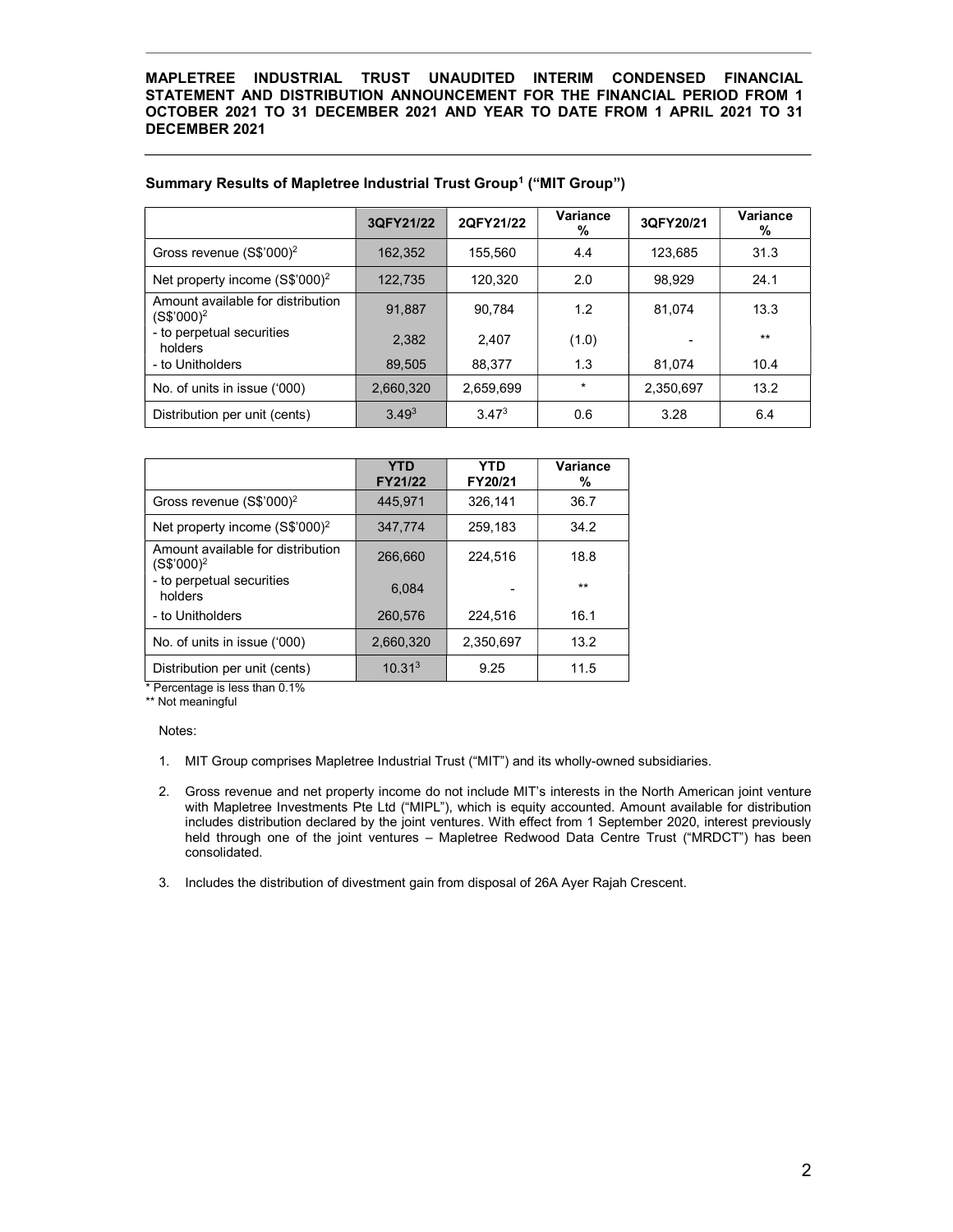#### Introduction

MIT is a real estate investment trust listed on the Main Board of Singapore Exchange. The principal activity of MIT and its subsidiaries (the "Group") is to invest in income-producing real estate used primarily for industrial purposes in Singapore and as data centres worldwide beyond Singapore, as well as real estate-related assets, with the primary objective of achieving sustainable returns from rental income and long-term capital growth.

MIT's property portfolio includes Data Centres (Singapore), Data Centres (North America), Hi-Tech Buildings, Business Park Buildings, Flatted Factories, Stack-up/Ramp-up Buildings and Light Industrial Buildings.

On 11 May 2021, MIT issued S\$300,000,000 in principal amount of 3.15% fixed rate perpetual securities. The perpetual securities were issued under the S\$2,000,000,000 Euro Medium Term Securities Programme. The perpetual securities have no fixed redemption date, with the redemption at the option of MIT on 11 May 2026 and each distribution payment date thereafter, and will bear an initial rate of distribution of 3.15% per annum for the first five years. Distributions are payable semi-annually at the discretion of MIT and will be non-cumulative.

On 20 May 2021, MIT through its wholly-owned subsidiaries entered into a purchase and sale agreement with certain subsidiaries of Sila Realty Trust, Inc. to acquire 29 data centres located in the United States of America (the "New Portfolio") at an aggregated purchase consideration of US\$1,320.0 million (approximately S\$1,795.2 million<sup>1</sup>). The acquisition was completed on 22 July 2021.

In connection with the acquisition, MIT conducted an Equity Fund Raising exercise, comprising a private placement and a preferential offering. On 1 June 2021, MIT issued 190,259,000 new units at the issue price of S\$2.696 per unit through the private placement. Pursuant to the private placement, the total number of units in issue was 2,541,791,154. On 21 June 2021, MIT issued 117,576,607 new units at the issue price of S\$2.640 per unit through the preferential offering. Pursuant to the preferential offering, the total number of units in issue was 2,659,367,761.

Gross proceeds of approximately S\$512.9 million and S\$310.4 million were raised from the private placement and preferential offering respectively, aggregating the gross proceeds from the Equity Fund Raising exercise to approximately S\$823.3 million.

On 25 June 2021, MIT completed the divestment of investment property at 26A Ayer Rajah Crescent, Singapore at the sale price of S\$125.0 million<sup>2</sup>.

On 23 December 2021, Mapletree Singapore Industrial Trust ("MSIT"), a wholly-owned subsidiary of MIT, has entered into a sale and purchase agreement for the proposed divestment of 19 Changi South Street 1 at a proposed sale price of S\$13.0 million. The proposed divestment is subject to approval by JTC Corporation and is expected to complete by the first half of 2022.

As at 31 December 2021, MIT's total assets under management was S\$8.6 billion, which comprised 86 properties in Singapore and 57 properties in North America (including 13 data centres held through the joint venture with MIPL).

MIT's distribution policy is to distribute at least 90.0% of its taxable income, comprising substantially rental income from the letting of its properties and related property services income after deduction of allowable expenses, as well as interest income from the periodic placement of cash surpluses in bank deposits.

-

<sup>&</sup>lt;sup>1</sup> Based on the exchange rate of US\$1.00 to S\$1.36.

<sup>&</sup>lt;sup>2</sup> Financial effects were recognised in 1QFY21/22.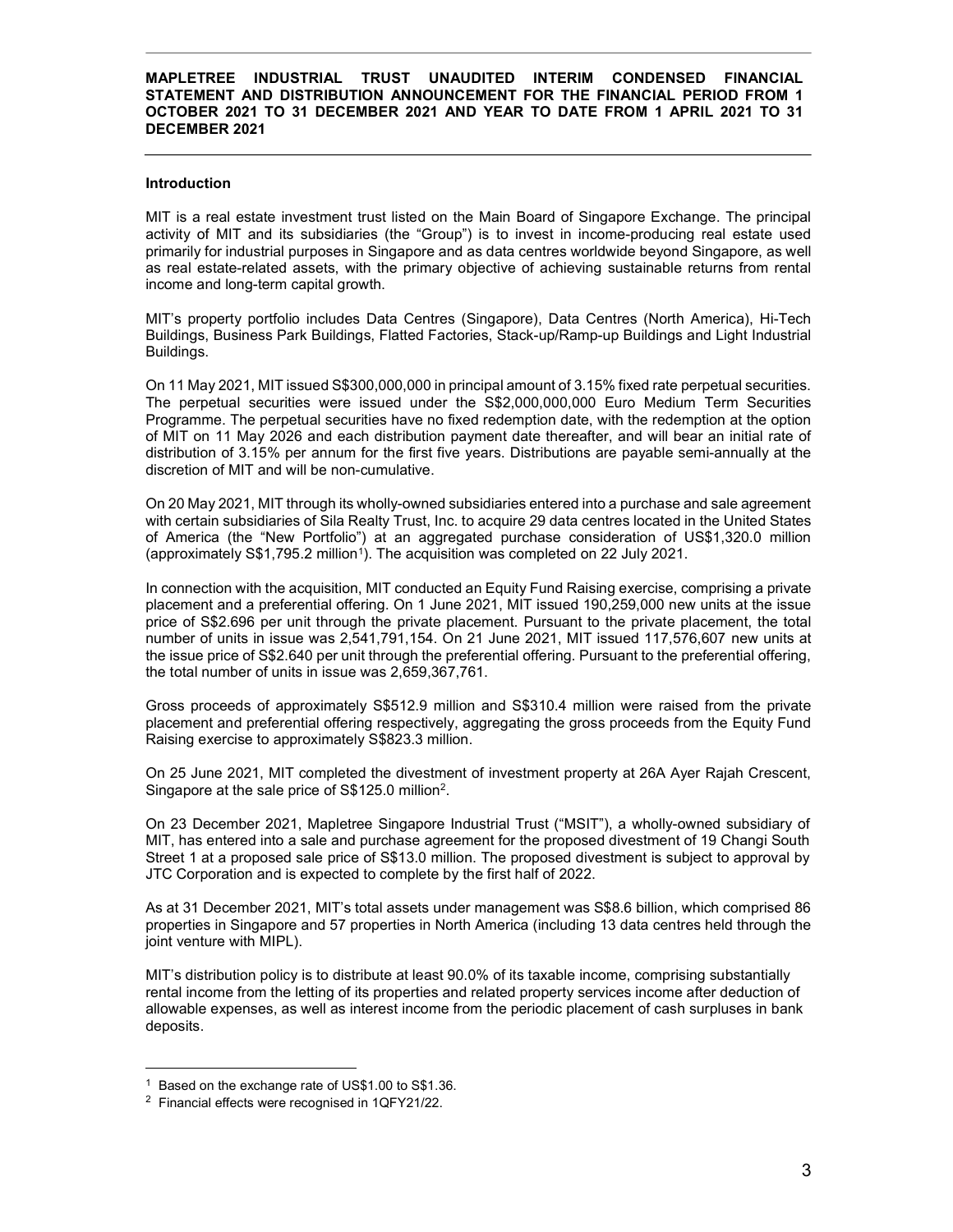|                                                                                 | 3Q<br>FY21/22  | 3Q<br>FY20/21 | <b>Variance</b> | <b>YTD</b><br>FY21/22 | <b>YTD</b><br>FY20/21 | Variance        |
|---------------------------------------------------------------------------------|----------------|---------------|-----------------|-----------------------|-----------------------|-----------------|
|                                                                                 | (S\$'000)      | (S\$'000)     | $\%$            | (S\$'000)             | (S\$'000)             | $\%$            |
|                                                                                 |                |               |                 |                       |                       |                 |
| Gross revenue                                                                   | 162,352        | 123,685       | 31.3            | 445,972               | 326,141               | 36.7            |
| Property operating<br>expenses                                                  | (39, 617)      | (24, 756)     | 60.0            | (98, 198)             | (66, 958)             | 46.7            |
| Net property income                                                             | 122,735        | 98,929        | 24.1            | 347,774               | 259,183               | 34.2            |
| Interest income                                                                 | 16             | 32            | (50.0)          | 45                    | 248                   | (81.9)          |
| Borrowing costs                                                                 | (19, 240)      | (15,508)      | 24.1            | (51, 878)             | (38,091)              | 36.2            |
| Manager's management<br>fees                                                    |                |               |                 |                       |                       |                 |
| - Base fees                                                                     | (9, 852)       | (7, 190)      | 37.0            | (26, 939)             | (19, 333)             | 39.3            |
| - Performance fees                                                              | (4, 404)       | (3, 543)      | 24.3            | (12, 539)             | (9, 342)              | 34.2            |
| Trustee's fees                                                                  | (247)          | (196)         | 26.0            | (688)                 | (547)                 | 25.8            |
| Other trust expenses                                                            | (1,086)        | (617)         | 76.0            | (2,643)               | (1,431)               | 84.7            |
| Net foreign exchange<br>gain                                                    | 2.283          | 527           | >100            | 5,881                 | 357                   | >100            |
| Gain on divestment <sup>1</sup>                                                 | 2,130          |               | $***$           | 2,637                 |                       | $**$            |
| Net change in fair value<br>of financial derivatives                            |                |               |                 | (72)                  |                       | $^{\star\star}$ |
| Share of joint ventures'<br>results <sup>2</sup>                                | 9,399          | 9,571         | (1.8)           | 27,324                | 35,593                | (23.2)          |
| Effects from deemed<br>disposal of investments<br>in joint venture <sup>3</sup> | $\overline{a}$ | (15,662)      | $**$            |                       | (15,662)              | $\star\star$    |
| Profit for the period<br>before tax                                             | 101,734        | 66,343        | 53.3            | 288,902               | 210,975               | 36.9            |
| Income tax expense                                                              | (2,883)        | (475)         | >100            | (7, 578)              | (676)                 | >100            |
| - Current income tax                                                            | (893)          | (324)         | >100            | (2, 337)              | (481)                 | >100            |
| - Deferred tax <sup>4</sup>                                                     | (1,990)        | (151)         | >100            | (5, 241)              | (195)                 | >100            |
| Profit for the period                                                           | 98,851         | 65,868        | 50.1            | 281,324               | 210,299               | 33.8            |
| <b>Attributable to:</b>                                                         |                |               |                 |                       |                       |                 |
| Perpetual securities                                                            |                |               |                 |                       |                       |                 |
| holders                                                                         | 2,382          |               | $**$            | 6,084                 |                       | $**$            |
| Unitholders                                                                     | 96,469         | 65,868        | 46.5            | 275,240               | 210,299               | 30.9            |
| Profit for the period                                                           | 98,851         | 65,868        | 50.1            | 281,324               | 210,299               | 33.8            |
| Earnings per unit<br>("EPU")<br>- Basic and Diluted                             | 3.72           | 2.80          |                 | 10.89                 | 9.14                  |                 |

# 1.1 Consolidated Statement of Profit or Loss

l<br>\*\* Not meaningful

Notes:

<sup>1.</sup> Gain on divestment relates to the divestment of 26A Ayer Rajah Crescent, Singapore at the sale price of S\$125.0 million and compensation received for the compulsory acquisition of part of the land at 2 and 4 Loyang Lane for public use on 1 December 2021.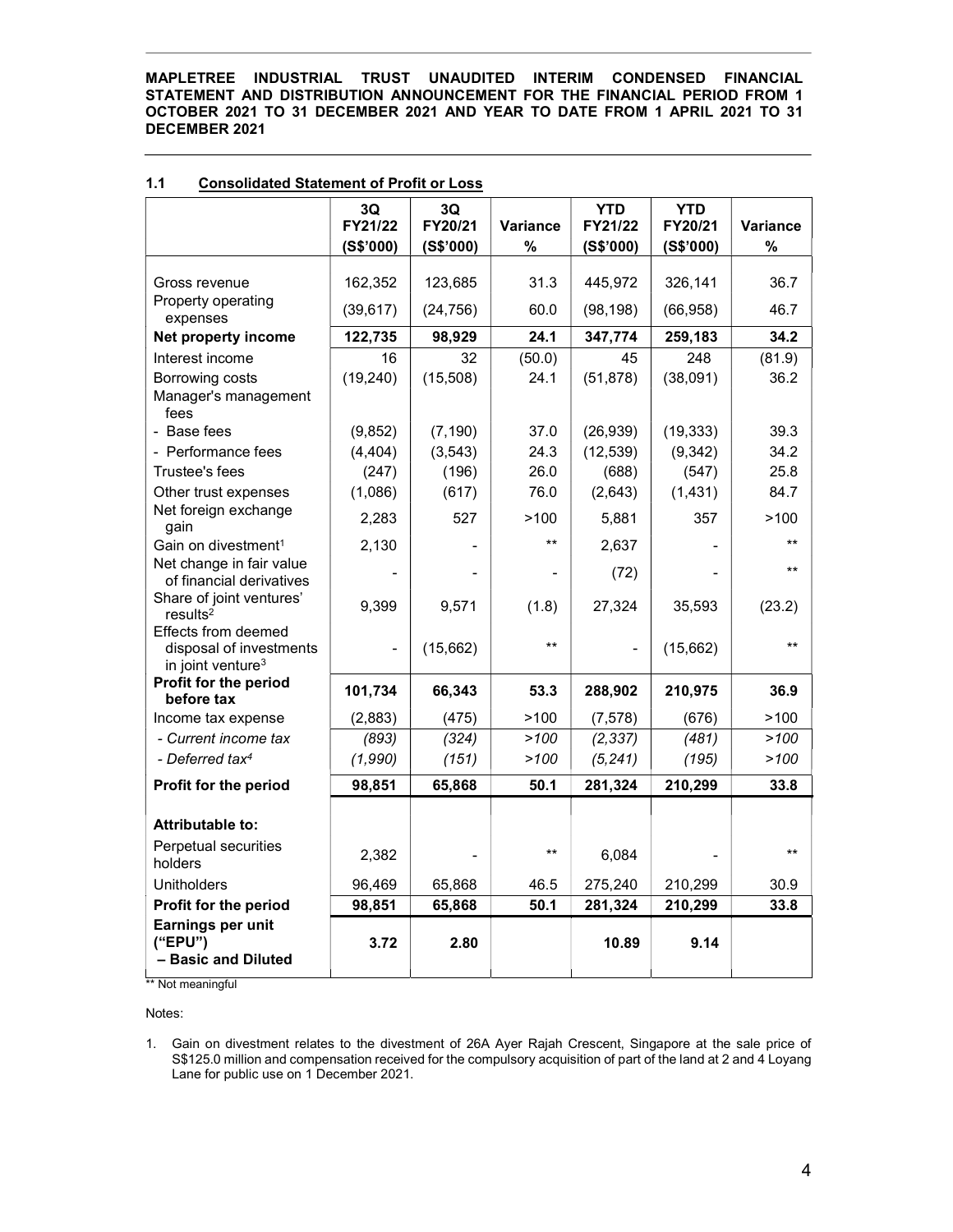- 2. Share of joint ventures' results relates to MIT's equity interest in the joint ventures with MIPL. The results of the joint ventures were equity accounted at the Group level. With effect from 1 September 2020, upon completion of the acquisition of the remaining 60.0% interest, financial results of the 14 data centres in the United States of America previously held under MRDCT has been consolidated.
- 3. Effects from deemed disposal of investments in joint venture refer to remeasurement of the Group's 40% equity interest in MRDCT to its fair value at acquisition date. This is in accordance with the accounting standards where carrying amount of investment is remeasured to its fair value and amounts previously recognised in other comprehensive income are reclassified to the Consolidated Statement of Profit or Loss.
- 4. Deferred tax expense is recognised on operations from the wholly-owned North American portfolio in accordance with the accounting standards.

# 1.2 Distribution Statement

|                                                                                                                    | 3Q<br>FY21/22<br>(S\$'000) | 3Q<br>FY20/21<br>(S\$'000) | <b>Variance</b><br>% | YTD<br>FY21/22<br>(S\$'000) | YTD<br>FY20/21<br>(S\$'000) | <b>Variance</b><br>% |
|--------------------------------------------------------------------------------------------------------------------|----------------------------|----------------------------|----------------------|-----------------------------|-----------------------------|----------------------|
| <b>Profit for the period</b><br>attributable to<br><b>Unitholders</b>                                              | 96,469                     | 65,868                     | 46.5                 | 275,240                     | 210,299                     | 30.9                 |
| Adjustment for net effect<br>of non-tax<br>deductible/<br>(chargeable) items and<br>other adjustments <sup>1</sup> | (13, 862)                  | 6.545                      | $**$                 | (34, 463)                   | (15, 831)                   | >100                 |
| Distribution declared by<br>joint venture                                                                          | 6,898                      | 8,661                      | (20.4)               | 19,799                      | 30,048                      | (34.1)               |
| Amount available for<br>distribution to<br><b>Unitholders</b>                                                      | 89,505                     | 81,074                     | 10.4                 | 260,576                     | 224,516                     | 16.1                 |

\*\* Not meaningful

Note:

1. Non-tax deductible/(chargeable) items and other adjustments include share of joint ventures' results, adjustments for rental incentives, income tax expense, management fees paid/payable in units, trustee's fees and financing related costs.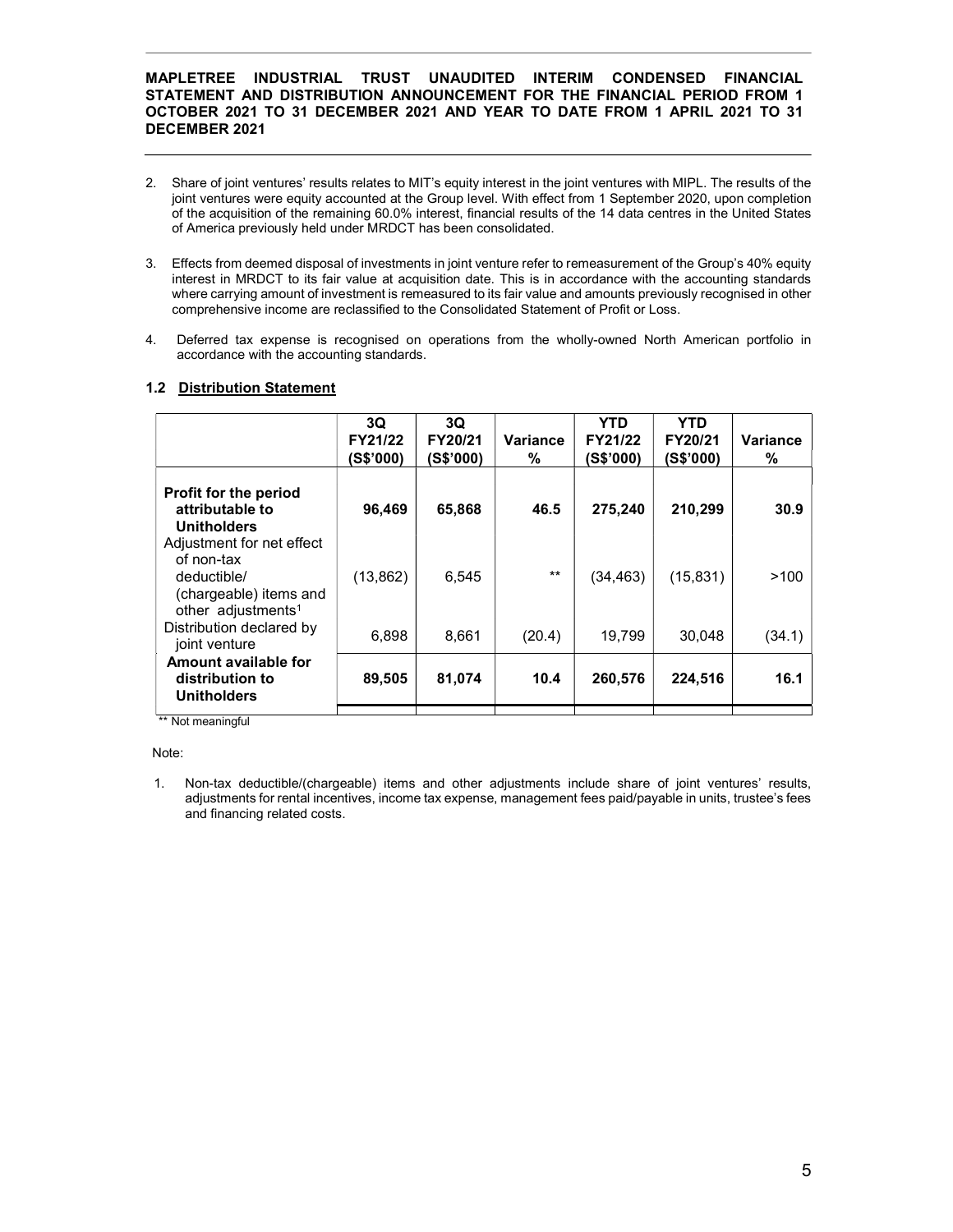# 1.3 Consolidated Statement of Comprehensive Income

|                                                                                                                                                                       | 3Q<br>FY21/22<br>(S\$'000) | 3Q<br>FY20/21<br>(S\$'000) | <b>Variance</b><br>% | <b>YTD</b><br>FY21/22<br>(S\$'000) | <b>YTD</b><br>FY20/21<br>(S\$'000) | <b>Variance</b><br>% |
|-----------------------------------------------------------------------------------------------------------------------------------------------------------------------|----------------------------|----------------------------|----------------------|------------------------------------|------------------------------------|----------------------|
| Profit for the period<br><b>Other comprehensive</b><br>income/(loss):<br>Items that may be<br>reclassified<br>subsequently to profit<br>or loss:<br>Cash flow hedges: | 98,851                     | 65,868                     | 50.1                 | 281,324                            | 210,299                            | 33.8                 |
| Fair value gain/(loss) <sup>1</sup><br>$\qquad \qquad \blacksquare$<br>Realised and                                                                                   | 6,471                      | 4,130                      | 56.7                 | 162                                | (3,831)                            | $***$                |
| transferred to<br>borrowing cost                                                                                                                                      | 6,272                      | 6,519                      | (3.8)                | 17,672                             | 12,531                             | 41.0                 |
| Share of hedging reserve<br>of joint ventures <sup>1</sup><br>Net currency translation                                                                                | 6,593                      | 1,929                      | >100                 | 4,131                              | (267)                              | $***$                |
| differences relating to<br>financial statements of<br>foreign joint ventures<br>and foreign subsidiaries                                                              | 12,558                     | (14, 613)                  | $***$                | 18,926                             | (18, 518)                          | $**$                 |
| Net currency translation<br>differences relating to<br>shareholder's loan<br>Net currency translation<br>differences on                                               | 5,661                      |                            | $***$                | 5,508                              |                                    | **                   |
| borrowings designated<br>as net investment<br>hedge of foreign<br>operations                                                                                          | 2,655                      |                            | $***$                | 4,590                              |                                    | $^{\star\star}$      |
| <b>Other comprehensive</b><br>profit/(loss), net of tax<br>for the period                                                                                             | 40,210                     | (2,035)                    | $***$                | 50,989                             | (10, 085)                          | $***$                |
| <b>Total comprehensive</b><br>income for the<br>period                                                                                                                | 139,061                    | 63,833                     | >100                 | 332,313                            | 200,214                            | 66.0                 |
| Attributable to:                                                                                                                                                      |                            |                            |                      |                                    |                                    |                      |
| Perpetual securities<br>holders                                                                                                                                       | 2,382                      |                            | $***$                | 6,084                              |                                    | $***$                |
| <b>Unitholders</b>                                                                                                                                                    | 136,679                    | 63,833                     | >100                 | 326,229                            | 200,214                            | 62.9                 |
| <b>Total comprehensive</b><br>income for the period<br>** Not meaningful                                                                                              | 139,061                    | 63,833                     | >100                 | 332,313                            | 200,214                            | 66.0                 |

Note:

1. These reflect the fair value changes of the interest rate swaps and currency forwards. The Group enters into interest rate swaps and currency forwards to manage its interest rate risks and currency risks for the stability of distributions.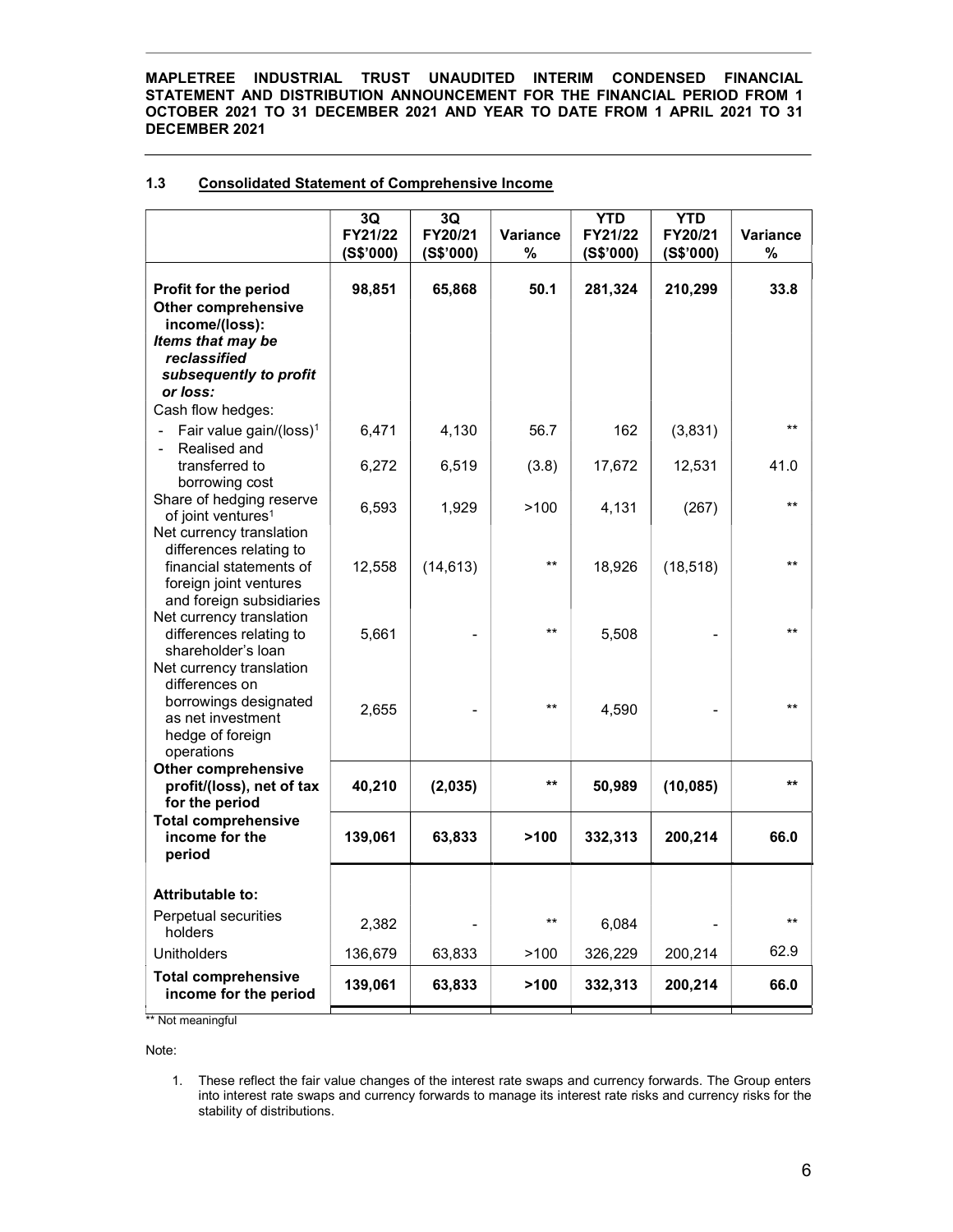# 1.4 Statements of Financial Position

|                                                                                    | <b>MIT Group</b>    |                    | <b>MIT</b>          |                    |  |
|------------------------------------------------------------------------------------|---------------------|--------------------|---------------------|--------------------|--|
|                                                                                    | 31                  | 31                 | 31                  | 31                 |  |
|                                                                                    | <b>December</b>     | <b>March</b>       | <b>December</b>     | <b>March</b>       |  |
|                                                                                    | 2021                | 2021               | 2021                | 2021               |  |
|                                                                                    | (S\$'000)           | (S\$'000)          | (S\$'000)           | (S\$'000)          |  |
| <b>Current assets</b>                                                              |                     |                    |                     |                    |  |
| Cash and cash equivalents                                                          | 200,685             | 60,464             | 118,296             | 15,209             |  |
| Trade and other receivables                                                        | 26,655              | 19,690             | 37,334              | 25,238             |  |
| Other current assets                                                               | 3,983               | 48,616             | 1,467               | 696                |  |
| Loan to a subsidiary<br>Derivative financial instruments <sup>1</sup>              | 57                  | 499                | 57                  | 198,338<br>499     |  |
| Investment property held for sale <sup>2</sup>                                     |                     | 119,800            |                     | 119,800            |  |
| <b>Total current assets</b>                                                        | 231,380             | 249,069            | 157,154             | 359,780            |  |
|                                                                                    |                     |                    |                     |                    |  |
| <b>Non-current assets</b>                                                          |                     |                    |                     |                    |  |
| Investment properties                                                              | 7,487,930           | 5,583,774          | 3,744,531           | 3,736,897          |  |
| Investment property under                                                          |                     |                    |                     |                    |  |
| development                                                                        | 145,938             | 107,800            | 145,938             | 107,800            |  |
| Plant and equipment                                                                | 132                 | 183                | 132                 | 183                |  |
| Investments in:                                                                    |                     |                    |                     |                    |  |
| subsidiaries                                                                       |                     |                    | 1,050,074           | 377,080            |  |
| joint venture                                                                      | 461,009             | 441,328            | 394,377             | 394,377            |  |
| Loan to subsidiaries <sup>3</sup><br>Derivative financial instruments <sup>1</sup> |                     |                    | 697,699             | 690,964            |  |
| <b>Total non-current assets</b>                                                    | 10,396<br>8,105,405 | 9,465<br>6,142,550 | 10,396<br>6,043,147 | 9,465<br>5,316,766 |  |
|                                                                                    |                     |                    |                     |                    |  |
| <b>Total assets</b>                                                                | 8,336,785           | 6,391,619          | 6,200,301           | 5,676,546          |  |
|                                                                                    |                     |                    |                     |                    |  |
| <b>Current liabilities</b>                                                         |                     |                    |                     |                    |  |
| Trade and other payables                                                           | 132,729             | 102,215            | 89,426              | 83,528             |  |
| <b>Borrowings</b>                                                                  | 319,247             | 369,204            | 349                 | 100,334            |  |
| Loan from a subsidiary                                                             |                     |                    | 44,991              |                    |  |
| Derivative financial instruments <sup>1</sup>                                      | 1,241               | 5,921              | 675                 | 457                |  |
| Current income tax liabilities                                                     | 1,164               | 529                |                     | 56                 |  |
| <b>Total current liabilities</b>                                                   | 454,381             | 477,869            | 135,441             | 184,375            |  |
|                                                                                    |                     |                    |                     |                    |  |
| <b>Non-current liabilities</b><br>Other payables                                   | 46,049              | 49,212             | 42,129              | 43,803             |  |
| Borrowings                                                                         | 2,692,742           | 1,901,896          | 659,771             | 1,147,499          |  |
| Loan from a subsidiary                                                             |                     |                    | 361,020             | 407,004            |  |
| Derivative financial instruments <sup>1</sup>                                      | 17,914              | 30,544             | 9,482               | 15,843             |  |
| Deferred tax liabilities <sup>4</sup>                                              | 43,100              | 37,098             |                     |                    |  |
| <b>Total non-current liabilities</b>                                               | 2,799,805           | 2,018,750          | 1,072,402           | 1,614,149          |  |
|                                                                                    |                     |                    |                     |                    |  |
| <b>Total liabilities</b>                                                           | 3,254,186           | 2,496,619          | 1,207,843           | 1,798,524          |  |
|                                                                                    |                     |                    |                     |                    |  |
| <b>Net assets</b>                                                                  | 5,082,599           | 3,895,000          | 4,992,458           | 3,878,022          |  |
| <b>Represented by:</b>                                                             |                     |                    |                     |                    |  |
| Unitholders' funds                                                                 | 4,783,127           |                    |                     |                    |  |
| Perpetual securities <sup>5</sup>                                                  |                     | 3,895,000          | 4,692,986           | 3,878,022          |  |
|                                                                                    | 299,472             |                    | 299,472             |                    |  |
|                                                                                    | 5,082,599           | 3,895,000          | 4,992,458           | 3,878,022          |  |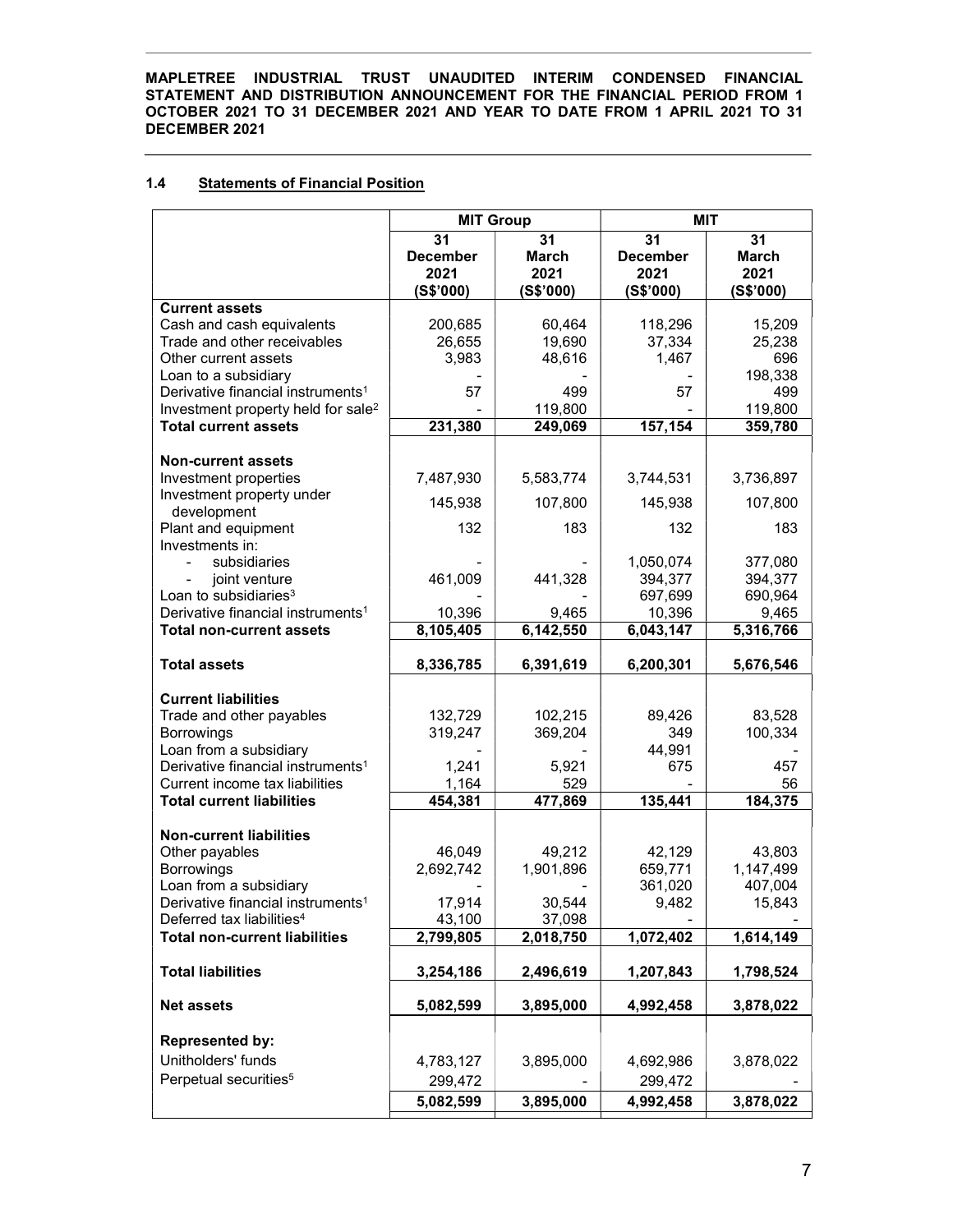# 1.4 Statements of Financial Position (continued)

|                                | <b>MIT Group</b> |           | MIT             |              |
|--------------------------------|------------------|-----------|-----------------|--------------|
|                                | 31               | 31        | 31              | 31           |
|                                | <b>December</b>  | March     | <b>December</b> | <b>March</b> |
|                                | 2021             | 2021      | 2021            | 2021         |
|                                | (S\$'000)        | (S\$'000) | (S\$'000)       | (S\$'000)    |
| Net asset value per unit (S\$) | 1.80             | 1.66      | 1.76            | 1.65         |

Notes:

- 1. Derivative financial instruments reflect the fair value of the interest rate swaps and currency forwards entered into by the Group and MIT to manage its interest rate risks and currency risks.
- 2. This relates to the divestment of 26A Ayer Rajah Crescent at the sale price of S\$125.0 million, which was completed on 25 June 2021.
- 3. Includes MIT's loans to subsidiaries, which are intended to be a long-term source of funding for the respective entities.
- 4. Relates to deferred tax expense recognised on operations and investment properties from the whollyowned North American portfolio in accordance with the accounting standards.
- 5. On 11 May 2021, MIT issued S\$300.0 million of fixed rate perpetual securities. The perpetual securities, net of issuance costs, are classified and recognised as equity instruments.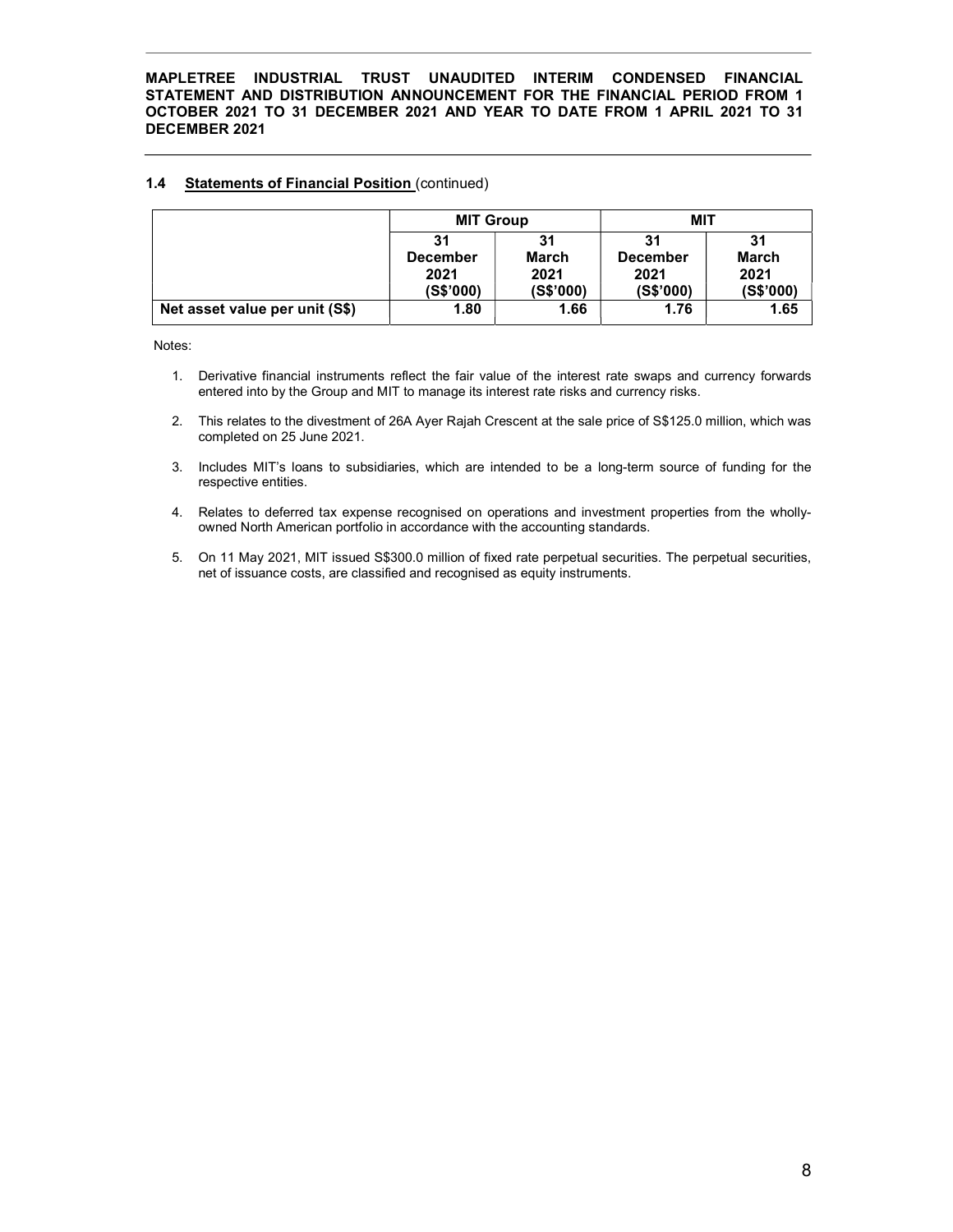# 1.5 Consolidated Statement of Cash Flows

|                                                               | 3QFY21/22      | 3QFY20/21      | <b>YTD</b><br>FY21/22 | <b>YTD</b><br>FY20/21 |
|---------------------------------------------------------------|----------------|----------------|-----------------------|-----------------------|
|                                                               | (S\$'000)      | (S\$'000)      | (S\$'000)             | (S\$'000)             |
| <b>Cash flows from operating</b>                              |                |                |                       |                       |
| activities                                                    |                |                |                       |                       |
| Profit for the period                                         | 98,851         | 65,868         | 281,324               | 210,299               |
| Adjustments for:                                              |                |                |                       |                       |
| - Allowance/(reversal) for                                    | 77             | (45)           | 793                   | 399                   |
| impairment of trade receivables                               |                |                |                       |                       |
| - Income tax expense<br>- Interest income                     | 2.883          | 475            | 7,578                 | 676                   |
| - Borrowing costs                                             | (16)<br>19,240 | (32)<br>15,508 | (45)<br>51,878        | (248)<br>38,091       |
| - Manager's management fees                                   |                |                |                       |                       |
| paid/payable in units                                         | 1,777          | 1,315          | 3,726                 | 3,256                 |
| - Amortisation of rental incentives                           | (5,273)        | 589            | (13, 730)             | 2.039                 |
| - Depreciation                                                | 15             | 19             | 51                    | 51                    |
| - Share of joint ventures' results                            | (9,399)        | (9,571)        | (27, 324)             | (35, 593)             |
| - Gain on divestment                                          | (2, 130)       |                | (2,637)               |                       |
| - Effects from deemed disposal of                             |                | 15,662         |                       | 15,662                |
| investments in joint venture                                  |                |                |                       |                       |
| - Net change in fair value of                                 |                |                | 72                    |                       |
| financial derivatives                                         |                |                |                       |                       |
| - Net foreign exchange differences                            | 1,086          | (1,087)        | 670                   | (940)                 |
| <b>Operating cash flows before</b><br>working capital changes | 107,111        | 88,701         | 302,356               | 233,692               |
|                                                               |                |                |                       |                       |
| Changes in operating assets and                               |                |                |                       |                       |
| <b>liabilities</b>                                            |                |                |                       |                       |
| - Trade and other receivables                                 | (3,301)        | (16, 529)      | (7,662)               | (11,662)              |
| - Trade and other payables                                    | 21,861         | 35,278         | 24,538                | 19,566                |
| - Other current assets                                        | 566            | (301)          | 46,158                | (16, 160)             |
| Cash generated from operations                                | 126,237        | 107,149        | 365,390               | 225,436               |
|                                                               |                |                |                       |                       |
| Interest received                                             | 15             | 33             | 48                    | 236                   |
| Income tax paid                                               | (1, 244)       | (125)          | (1, 597)              | (125)                 |
| Net cash provided by operating<br>activities                  | 125,008        | 107,057        | 363,841               | 225,547               |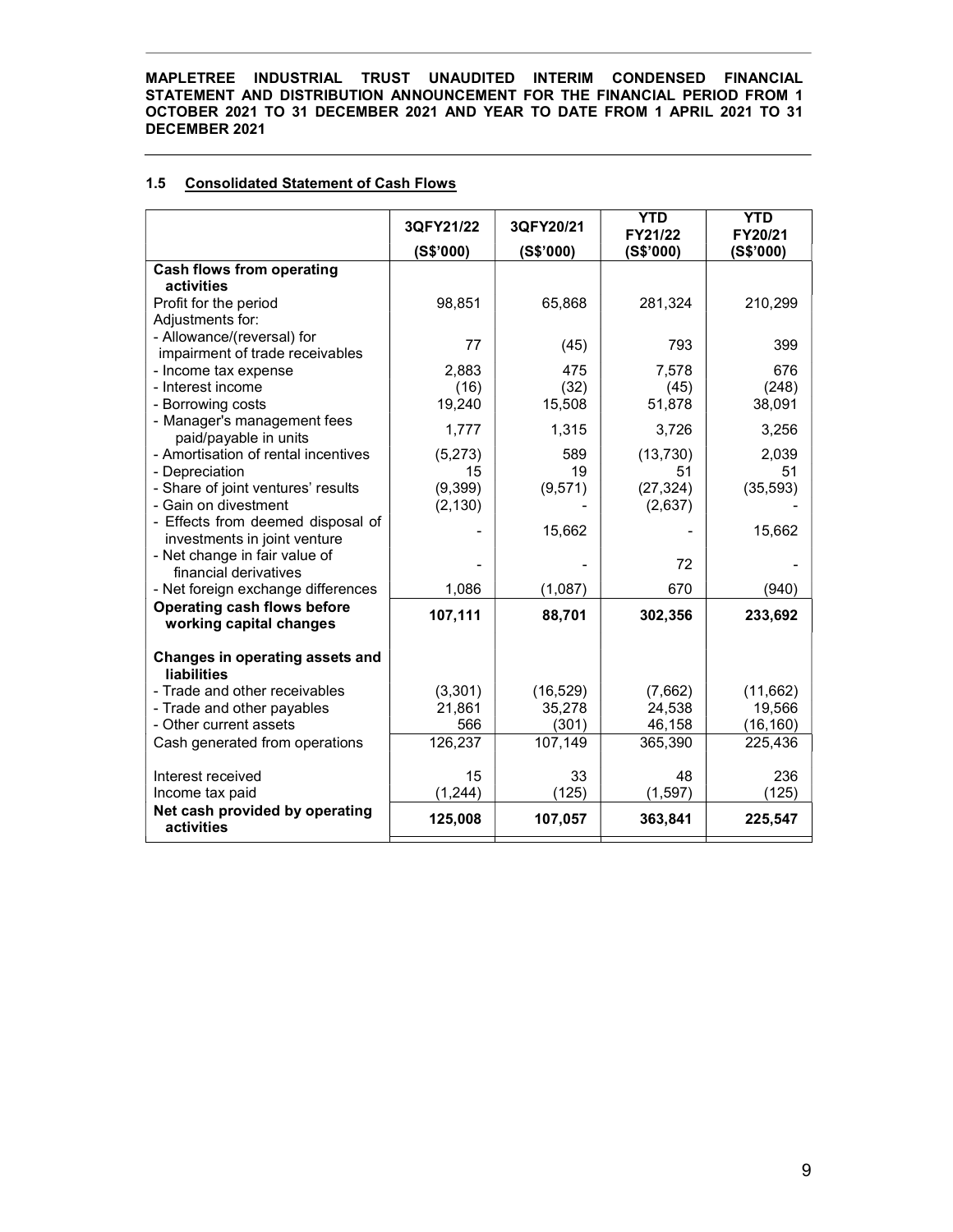# 1.5 Consolidated Statement of Cash Flows (continued)

|                                                                                                                              | 3QFY21/22<br>(S\$'000)               | 3QFY20/21<br>(S\$'000)          | <b>YTD</b><br>FY21/22<br>(S\$'000)  | <b>YTD</b><br>FY20/21<br>(S\$'000) |
|------------------------------------------------------------------------------------------------------------------------------|--------------------------------------|---------------------------------|-------------------------------------|------------------------------------|
| <b>Cash flows from investing</b><br>activities                                                                               |                                      |                                 |                                     |                                    |
| Additions to investment properties<br>and investment property under<br>development                                           | (28, 084)                            | (7, 514)                        | (1,859,447)                         | (15, 897)                          |
| Acquisition of a subsidiary, net of<br>cash received                                                                         |                                      | (274)                           |                                     | (266, 484)                         |
| Additions to plant and equipment<br>Receipt of interest on loan to a joint<br>venture                                        |                                      |                                 |                                     | (88)<br>2,268                      |
| Net proceeds from divestment<br>Distributions received from joint                                                            | 2,130                                |                                 | 122,437                             |                                    |
| ventures                                                                                                                     | 6,382                                | 9,533                           | 19,700                              | 31,274                             |
| Net cash (used in)/provided by<br>investing activities                                                                       | (19, 572)                            | 1,745                           | (1,717,310)                         | (248, 927)                         |
| <b>Cash flows from financing</b><br>activities                                                                               |                                      |                                 |                                     |                                    |
| Repayment of bank loans<br>Payment of financing related costs<br>Gross proceeds from bank loans<br>Proceeds from issuance of | (1,069,150)<br>(1, 512)<br>1,105,650 | (210, 537)<br>(327)<br>133,529  | (1,814,806)<br>(8,747)<br>2,513,085 | (462, 705)<br>(1,664)<br>361,419   |
| perpetual securities, net of<br>transaction costs                                                                            |                                      |                                 | 298,152                             |                                    |
| Net proceeds from issuance of new<br>units                                                                                   |                                      |                                 | 810,338                             | 403,640                            |
| Distributions to Unitholders<br>Interest paid<br>Payment of lease liabilities <sup>1</sup>                                   | (92, 291)<br>(14, 461)<br>(1,009)    | (72, 156)<br>(12, 759)<br>(584) | (252, 165)<br>(45, 120)<br>(2,326)  | (198, 729)<br>(32, 392)<br>(1,751) |
| Distribution to perpetual securities<br>holders                                                                              | (4, 764)                             |                                 | (4, 764)                            |                                    |
| Net cash (used in)/provided by<br>financing activities                                                                       | (77, 537)                            | (162, 834)                      | 1,493,647                           | 67,818                             |
| Net increase/(decrease) in cash<br>and cash equivalents                                                                      | 27,899                               | (54, 032)                       | 140,178                             | 44,438                             |
| Cash and cash equivalents at<br>beginning of financial period                                                                | 172,750                              | 151,819                         | 60,464                              | 53,436                             |
| Effects of currency translation on<br>cash and cash equivalents                                                              | 36                                   | (186)                           | 43                                  | (273)                              |
| Cash and cash equivalents at<br>end of financial period                                                                      | 200,685                              | 97,601                          | 200,685                             | 97,601                             |

Note:

1. Includes payment of finance cost for lease liabilities.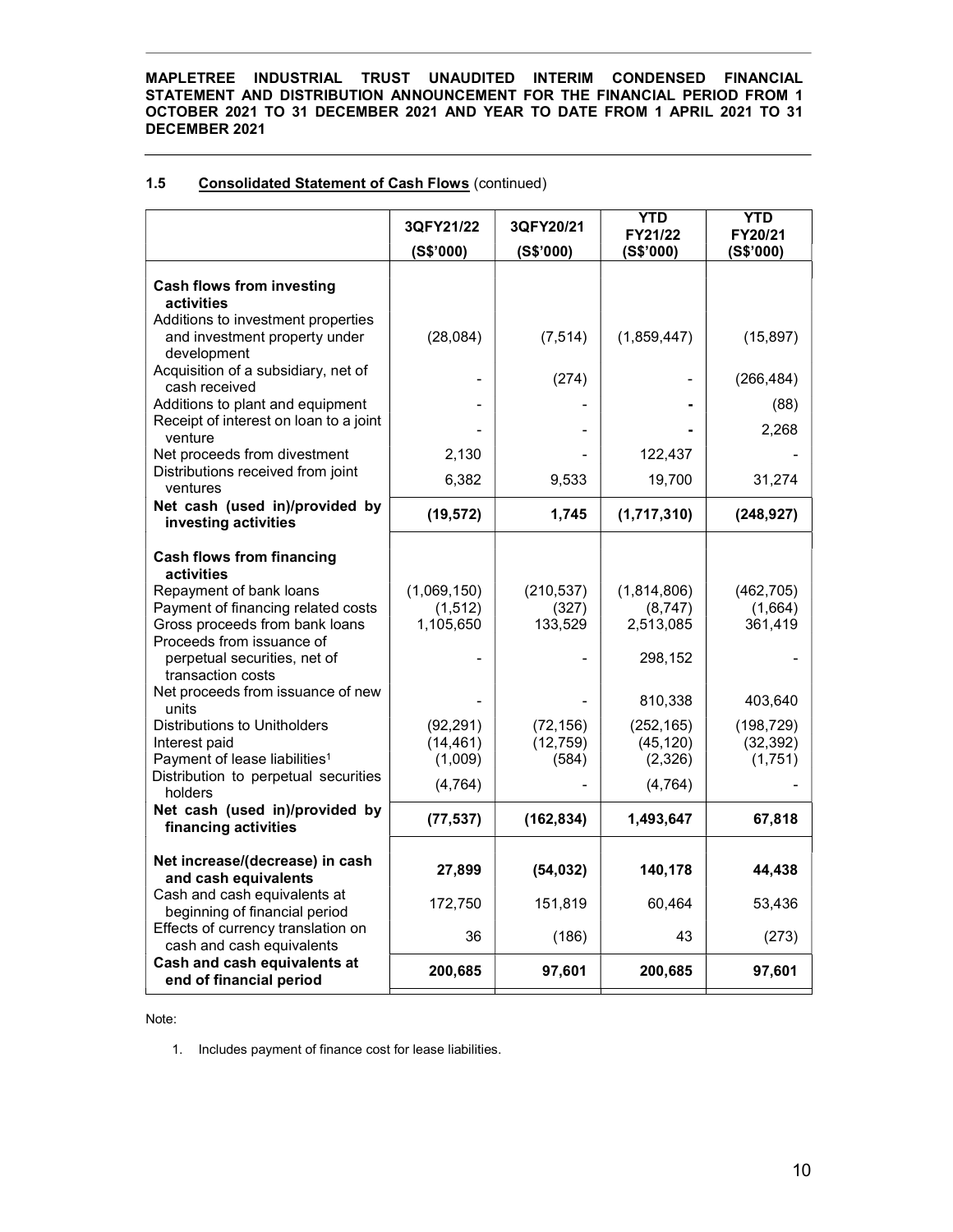|  |  | 1.6 (i) Statements of Movements in Unitholders' Funds (MIT Group) |  |  |  |
|--|--|-------------------------------------------------------------------|--|--|--|
|--|--|-------------------------------------------------------------------|--|--|--|

|                                                                                                                      | 3QFY21/22<br>(S\$'000) | 3QFY20/21<br>(S\$'000) | <b>YTD</b><br>FY21/22<br>(S\$'000) | <b>YTD</b><br>FY20/21<br>(S\$'000) |
|----------------------------------------------------------------------------------------------------------------------|------------------------|------------------------|------------------------------------|------------------------------------|
| <b>OPERATIONS</b>                                                                                                    |                        |                        |                                    |                                    |
| Balance at beginning of the period                                                                                   | 1,003,513              | 1,113,809              | 984,616                            | 1,095,951                          |
| Profit attributable to Unitholders                                                                                   | 96,469                 | 65,868                 | 275,240                            | 210,299                            |
| <b>Distributions</b>                                                                                                 | (92, 291)              | (72, 156)              | (252, 165)                         | (198, 729)                         |
| Balance at end of the period                                                                                         | 1,007,691              | 1,107,521              | 1,007,691                          | 1,107,521                          |
|                                                                                                                      |                        |                        |                                    |                                    |
| UNITHOLDERS' CONTRIBUTION                                                                                            |                        |                        |                                    |                                    |
| Balance at beginning of the period                                                                                   | 3,728,080              | 2,913,438              | 2,915,794                          | 2,501,097                          |
| Issue of new units arising from:                                                                                     |                        |                        |                                    |                                    |
| - Settlement of manager's management<br>fees                                                                         | 1,777                  | 1,041                  | 3,726                              | 3,022                              |
| - Settlement of manager's acquisition<br>fees                                                                        |                        |                        |                                    | 6,720                              |
| - Private placement                                                                                                  |                        |                        | 512,938                            | 409,959                            |
| - Preferential offering                                                                                              |                        |                        | 310,402                            |                                    |
| Issue expenses                                                                                                       |                        |                        | (13,003)                           | (6, 319)                           |
| Balance at end of the period                                                                                         | 3,729,857              | 2,914,479              | 3,729,857                          | 2,914,479                          |
| <b>HEDGING RESERVE</b>                                                                                               |                        |                        |                                    |                                    |
| Balance at beginning of the period                                                                                   | 10,410                 | (42, 732)              | 7,781                              | (38, 587)                          |
| Fair value gain/(loss)                                                                                               | 6,471                  | 4,130                  | 162                                | (3,831)                            |
| Cash flow hedges realised and<br>transferred to borrowing cost                                                       | 6,272                  | 6,519                  | 17,672                             | 12,531                             |
| Share of hedging reserves of joint<br>ventures                                                                       | 6,593                  | 1,929                  | 4,131                              | (267)                              |
| Effects from deemed disposal of<br>investment in joint venture                                                       |                        | 12,083                 |                                    | 12,083                             |
| Balance at end of the period                                                                                         | 29,746                 | (18,071)               | 29,746                             | (18,071)                           |
| <b>FOREIGN CURRENCY TRANSLATION</b><br><b>RESERVE</b>                                                                |                        |                        |                                    |                                    |
| Balance at beginning of the period<br>Net currency translation differences                                           | (5,041)                | (2, 245)               | (13, 191)                          | 1,660                              |
| relating to financial statements of<br>foreign joint ventures and foreign<br>subsidiaries                            | 12,558                 | (14, 613)              | 18,926                             | (18, 518)                          |
| Effects from deemed disposal of<br>investment in joint venture                                                       |                        | (554)                  |                                    | (554)                              |
| Net currency translation differences<br>relating to shareholder's loan                                               | 5,661                  |                        | 5,508                              |                                    |
| Net currency translation differences on<br>borrowings designated as net<br>investment hedge of foreign<br>operations | 2,655                  |                        | 4,590                              |                                    |
| Balance at end of the period                                                                                         | 15,833                 | (17, 412)              | 15,833                             |                                    |
| Total Unitholders' funds at end of the                                                                               |                        |                        |                                    | (17, 412)                          |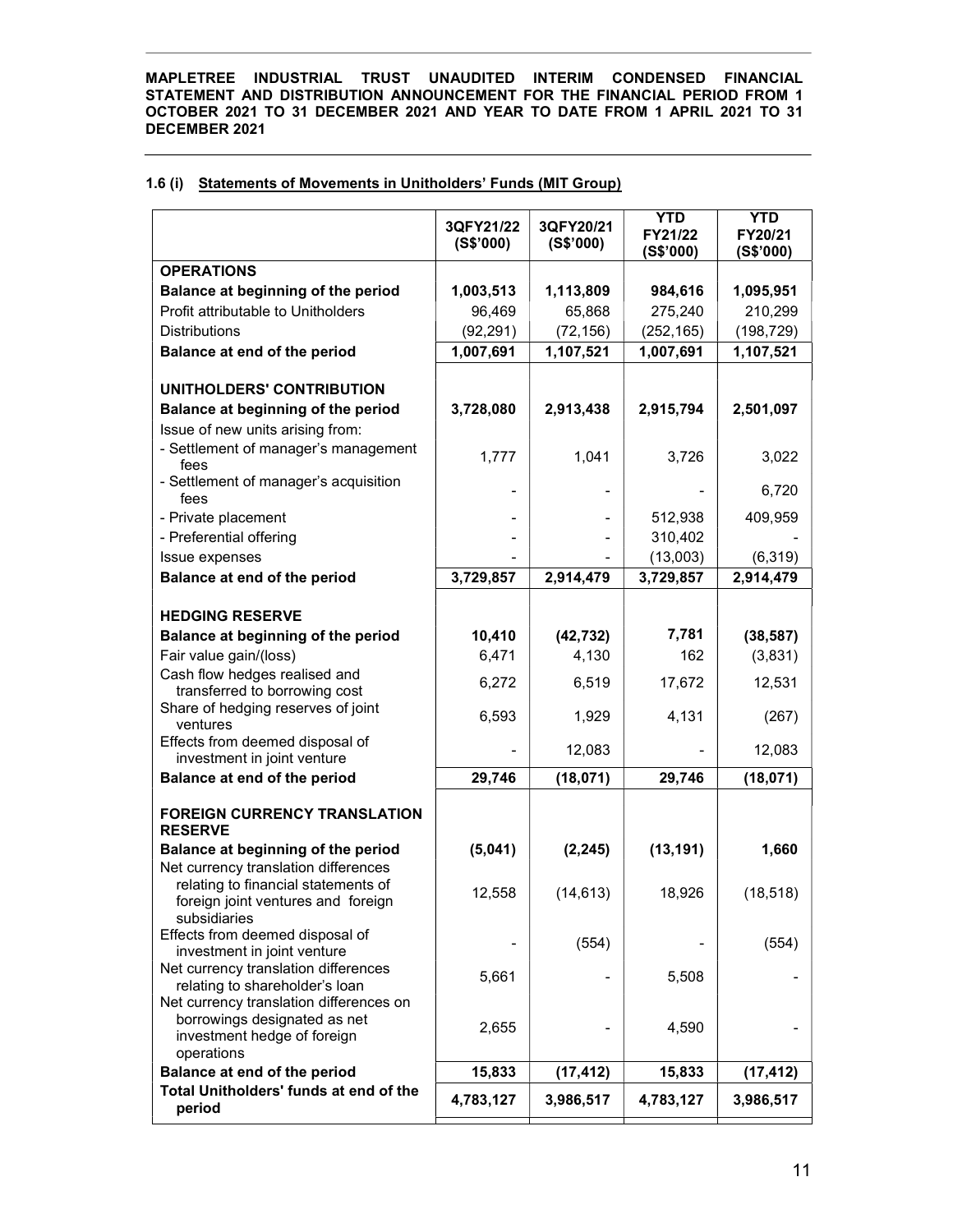|                                                        | 3QFY21/22<br>(S\$'000) | 3QFY20/21<br>(S\$'000) | YTD<br>FY21/22<br>(S\$'000) | YTD<br>FY20/21<br>(S\$'000) |
|--------------------------------------------------------|------------------------|------------------------|-----------------------------|-----------------------------|
| <b>PERPETUAL SECURITIES</b>                            |                        |                        |                             |                             |
| Balance at the beginning of the period                 | 301,854                |                        | ۰                           |                             |
| Proceeds from the issuance of perpetual<br>securities  |                        |                        | 300,000                     |                             |
| Issue expenses                                         |                        |                        | (1,848)                     |                             |
| Profit attributable to perpetual securities<br>holders | 2,382                  |                        | 6,084                       |                             |
| <b>Distribution</b>                                    | (4,764)                |                        | (4, 764)                    |                             |
| Balance at the end of the period                       | 299,472                |                        | 299,472                     |                             |

# 1.6 (i) Statements of Movements in Unitholders' Funds (MIT Group) (continued)

# 1.6 (ii) Statements of Movements in Unitholders' Funds (MIT)

|                                                                | 3QFY21/22<br>(S\$'000) | 3QFY20/21<br>(S\$'000) | <b>YTD</b><br>FY21/22<br>(S\$'000) | <b>YTD</b><br>FY20/21<br>(S\$'000) |
|----------------------------------------------------------------|------------------------|------------------------|------------------------------------|------------------------------------|
| <b>OPERATIONS</b>                                              |                        |                        |                                    |                                    |
| Balance at beginning of the period                             | 971,795                | 1,043,873              | 971,171                            | 996,665                            |
| Profit attributable to Unitholders                             | 84,771                 | 80,944                 | 245,269                            | 254,725                            |
| <b>Distributions</b>                                           | (92, 291)              | (72, 156)              | (252,165)                          | (198, 729)                         |
| Balance at end of the period                                   | 964,275                | 1,052,661              | 964,275                            | 1,052,661                          |
| UNITHOLDERS' CONTRIBUTION                                      |                        |                        |                                    |                                    |
| Balance at beginning of the period                             | 3,728,080              | 2,913,438              | 2,915,794                          | 2,501,097                          |
| Issue of new units arising from:                               |                        |                        |                                    |                                    |
| - Settlement of manager's management<br>fees                   | 1,777                  | 1,041                  | 3,726                              | 3,022                              |
| - Settlement of manager's acquisition<br>fees                  |                        |                        |                                    | 6,720                              |
| - Private placement                                            |                        |                        | 512,938                            | 409,959                            |
| - Preferential offering                                        |                        |                        | 310,402                            |                                    |
| Issue expenses                                                 |                        |                        | (13,003)                           | (6,319)                            |
| Balance at end of the period                                   | 3,729,857              | 2,914,479              | 3,729,857                          | 2,914,479                          |
| <b>HEDGING RESERVE</b>                                         |                        |                        |                                    |                                    |
| Balance at beginning of the period                             | (9, 124)               | (29, 051)              | (8,943)                            | (25, 658)                          |
| Fair value gain/(loss)                                         | 6,124                  | (971)                  | 1,929                              | (9,214)                            |
| Cash flow hedges realised and<br>transferred to borrowing cost | 1,854                  | 6,519                  | 5,868                              | 11,369                             |
| Balance at end of the period                                   | (1, 146)               | (23, 503)              | (1, 146)                           | (23, 503)                          |
| Total Unitholders' funds at end of the<br>period               | 4,692,986              | 3,943,637              | 4,692,986                          | 3,943,637                          |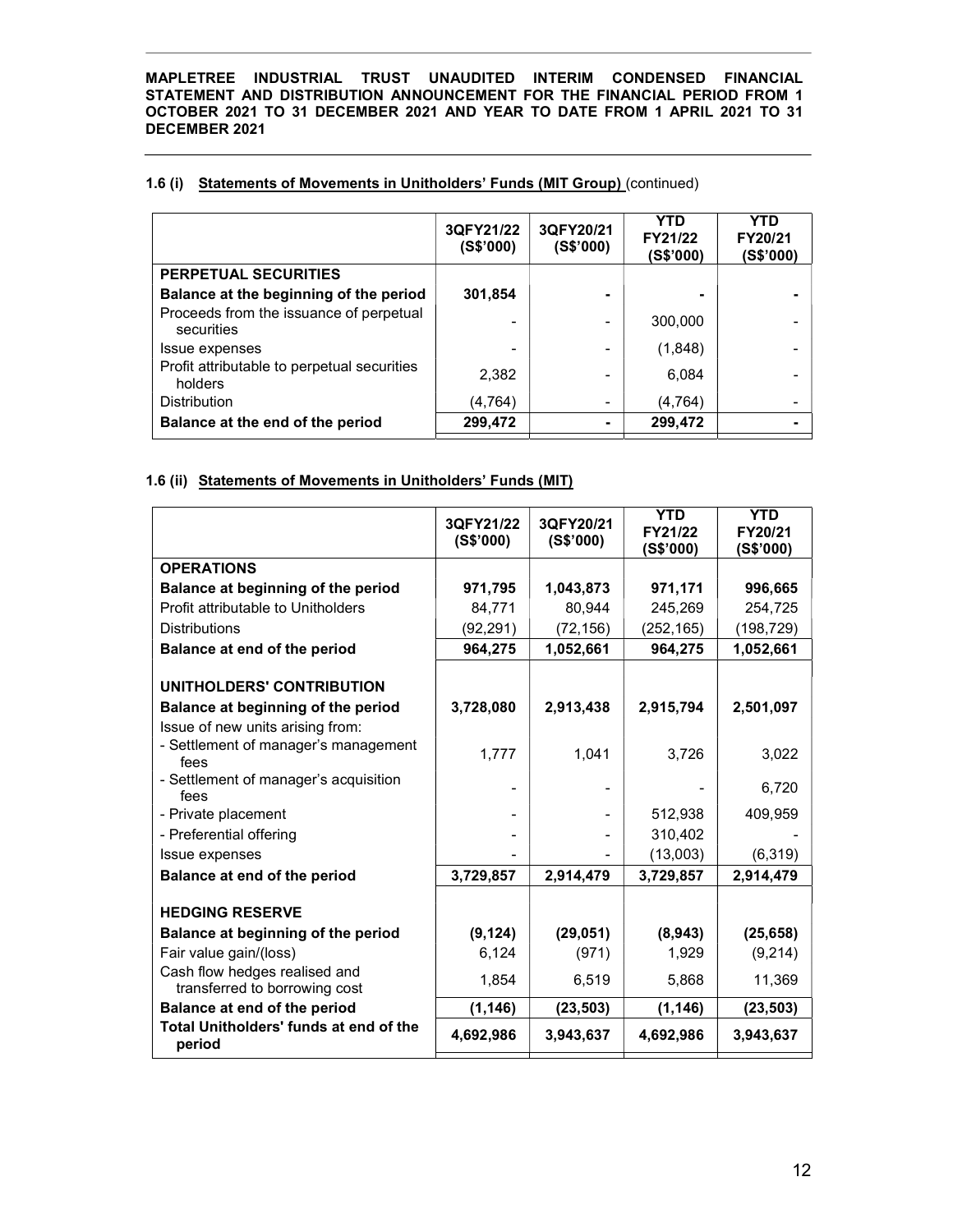|                                                        | 3QFY21/22<br>(S\$'000) | 3QFY20/21<br>(S\$'000) | <b>YTD</b><br>FY21/22<br>(S\$'000) | YTD<br>FY20/21<br>(S\$'000) |
|--------------------------------------------------------|------------------------|------------------------|------------------------------------|-----------------------------|
| <b>PERPETUAL SECURITIES</b>                            |                        |                        |                                    |                             |
| Balance at the beginning of the period                 | 301.854                |                        |                                    |                             |
| Proceeds from the issuance of perpetual<br>securities  |                        |                        | 300,000                            |                             |
| Issue expenses                                         |                        |                        | (1,848)                            |                             |
| Profit attributable to perpetual securities<br>holders | 2,382                  |                        | 6,084                              |                             |
| <b>Distribution</b>                                    | (4,764)                |                        | (4,764)                            |                             |
| Balance at the end of the period                       | 299,472                |                        | 299.472                            |                             |

## 1.6 (ii) Statements of Movements in Unitholders' Funds (MIT) (continued)

## 2 Notes to the Interim Condensed Financial Statement

## 2.1 Basis of preparation

The interim condensed financial statements for the three months ended 31 December 2021 have been prepared in accordance with SFRS(I) 1-34 Interim Financial Reporting issued by the Accounting Standards Council Singapore. The interim condensed financial statements do not include all the information required for a complete set of financial statements. However, selected explanatory notes are included to explain events and transactions that are significant to an understanding of the changes in the Group's financial position and performance of the Group since the last annual financial statements for the financial year ended 31 March 2021.

The accounting policies adopted are consistent with those of the previous financial year which were prepared in accordance with SFRS(I)s, except for the adoption of new and amended standards as set out in Note 2.2.

The interim condensed financial statements are presented in Singapore Dollars ("S\$"), which is MIT's functional currency, and rounded to the nearest thousand.

The preparation of the interim condensed financial statements in conformity with SFRS(I) requires management to exercise its judgement in the process of applying the Group's accounting policies. It also requires the use of certain critical accounting estimates and assumptions. The area involving a higher degree of judgment, where assumptions and estimates are significant, is investment properties as disclosed in Note 2.8.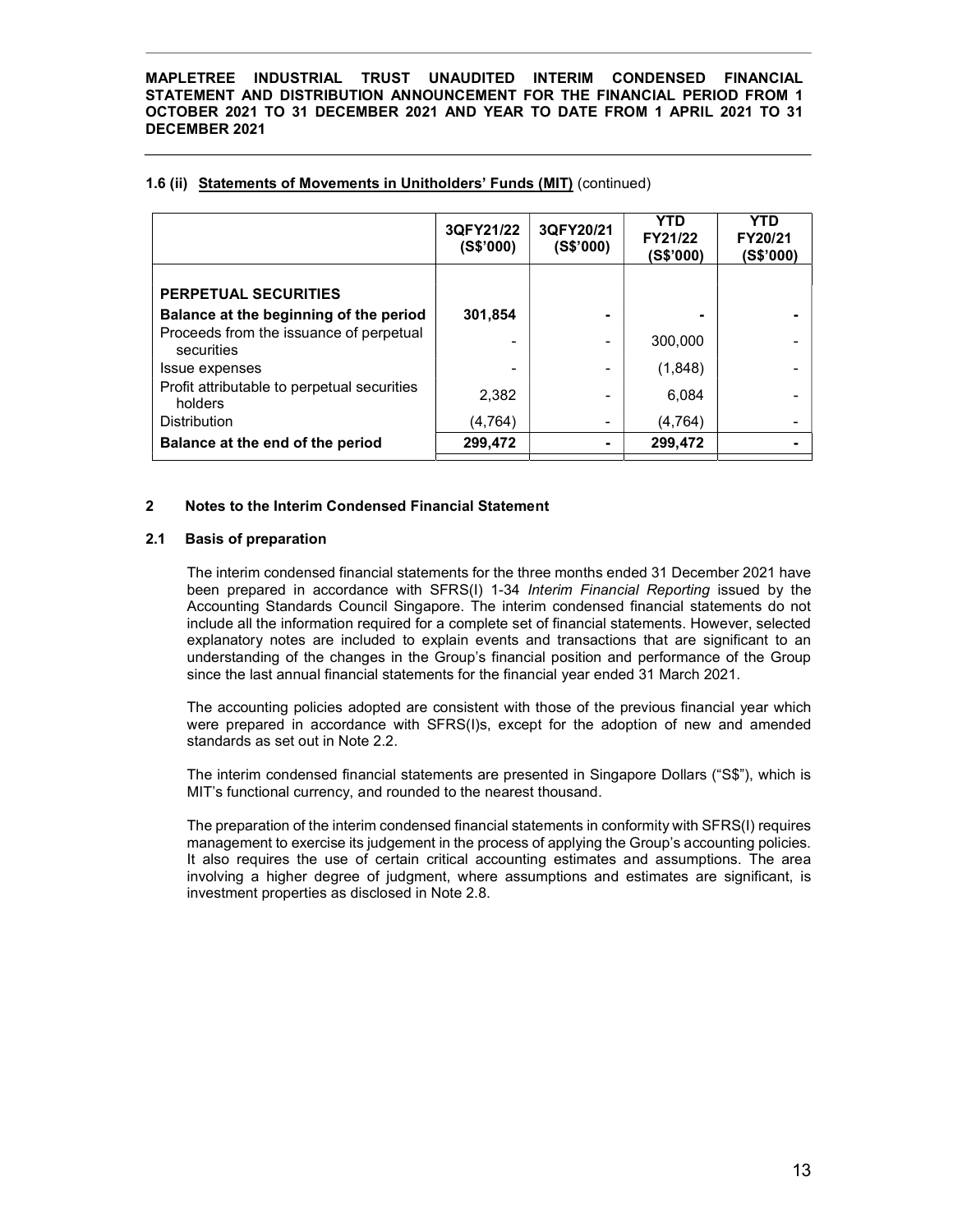#### 2.2 New and amended standards adopted by the Group

The accounting policies and methods of computation applied in the financial statements for the current reporting period are consistent with those used in the audited financial statements for the financial year ended 31 March 2021.

The Group has adopted new and revised SFRS(I)s and SFRS(I) Interpretations and amendments to SFRS(I)s that are mandatory for application from 1 April 2021. The adoption of these SFRS(I)s and SFRS(I) Interpretations and amendments to SFRS(I)s did not result in material changes to the Group's accounting policies and has no material effect on the amounts reported for the current financial period.

The Group has adopted the principles of the Interest Rate Benchmark Reform ("IBOR") (Amendments to SFRS(I) 9 and SFRS(I) 7). The Group is in the process of overseeing and monitoring the Group's IBOR reform transition, which includes assessing the impact of existing IBOR related financial products and executing amendments required as a result of IBOR reform with its counterparties.

# 2.3 Gross revenue

|                                                        | 3QFY21/22<br>(S\$'000) | 3QFY20/21<br>(S\$'000) | <b>YTD FY21/22</b><br>(S\$'000) | <b>YTD FY20/21</b><br>(S\$'000) |
|--------------------------------------------------------|------------------------|------------------------|---------------------------------|---------------------------------|
| Rental income and service<br>charges                   | 146,802                | 114,128                | 405,290                         | 303,967                         |
| Other operating income                                 | 15,550                 | 9,803                  | 40,719                          | 22,420                          |
|                                                        | 162,352                | 123,931                | 446,009                         | 326,387                         |
| Government grant income                                |                        | 3,496                  | 9                               | 18,076                          |
| Less: Government grant expense<br>$-$ rent concessions |                        | (3,742)                | (46)                            | (18, 322)                       |
|                                                        |                        | (246)                  | (37)                            | (246)                           |
| Gross revenue                                          | 162,352                | 123,685                | 445,972                         | 326,141                         |
|                                                        |                        |                        |                                 |                                 |

Gross revenue is generated by the Group's investment properties.

Other operating income comprises car park revenue and other income attributable to the operations of the properties. Majority of the Group's gross revenue is earned over time.

MIT Group's revenue is derived in Singapore and North America. Details of disaggregation of revenue by geographical area are disclosed in Note 2.4.

Government grant income relates to property tax rebates and cash grant received from the Singapore Government to help businesses deal with the impact from COVID-19. The relevant rental rebates granted to tenants are reflected as Government grant expenses in accordance with the accounting standards.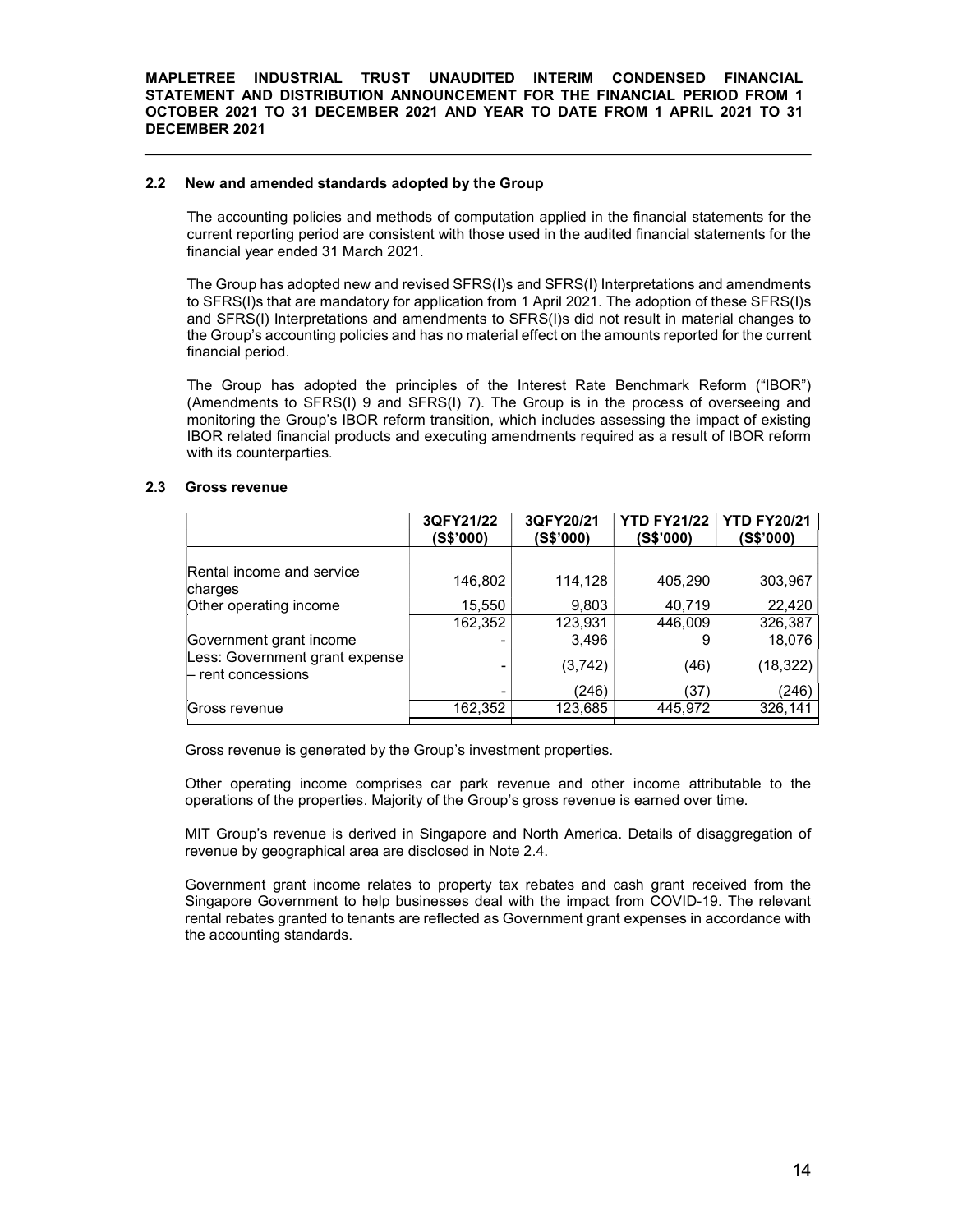#### 2.4 Segment information

The Manager considers the business from a business segment perspective; managing and monitoring the business based on property types and geographies.

The Manager assesses the performance of the operating segments based on a measure of Net Property Income. Interest income and borrowing costs (excluding finance cost on lease liabilities) are not allocated to segments, as the treasury activities are centrally managed by the Manager. In addition, the Manager monitors the non-financial assets as well as financial assets directly attributable to each segment when assessing segment performance.

Segment results include items directly attributable to a segment.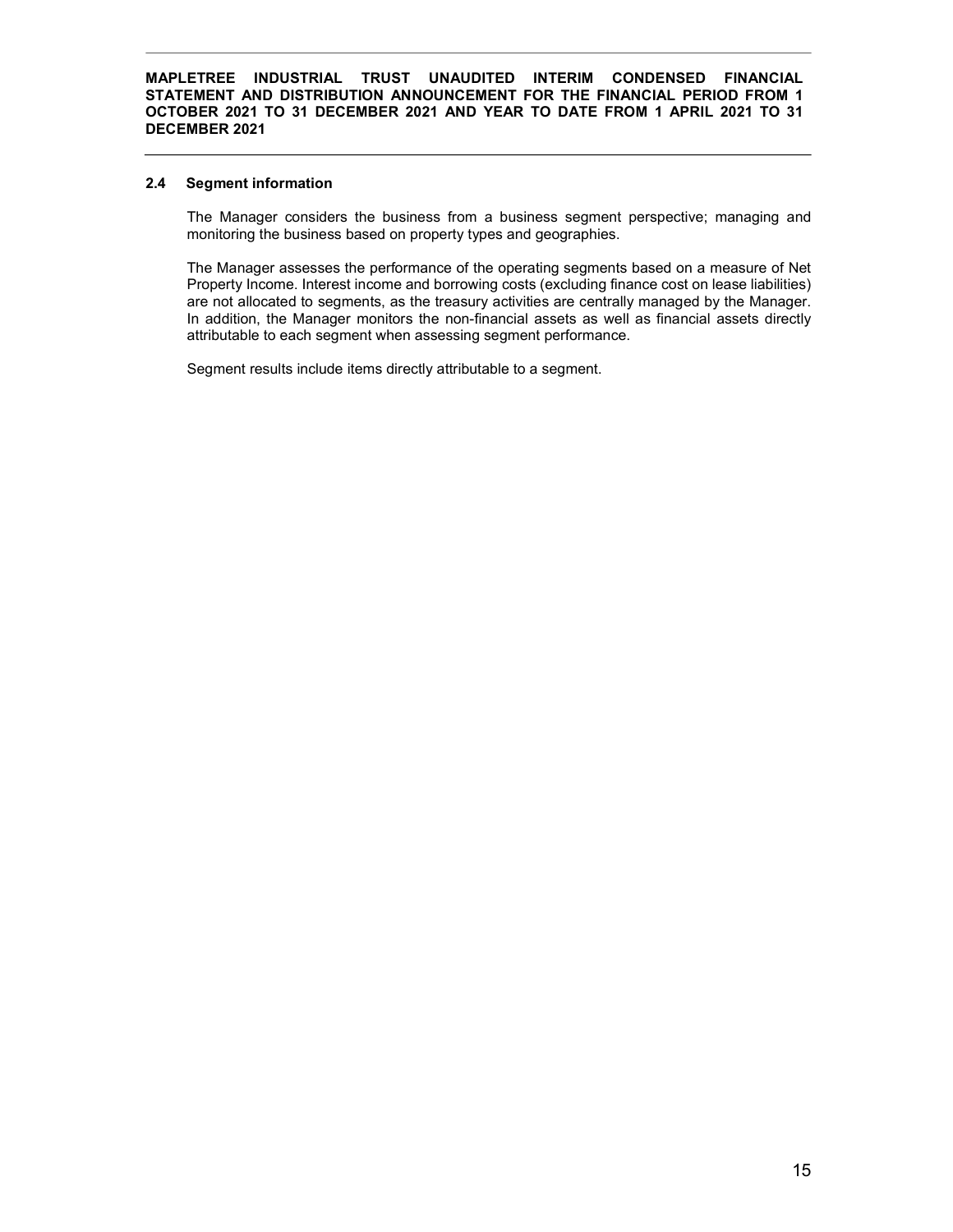# 2.4 Segment information (continued)

The segment information provided to the Manager for the reportable segments for financial year-to-date 31 December 2021 is as follows:

| <b>Asset segment</b>                                                                             | <b>Data Centres Data Centres</b>   |                    | Hi-Tech<br><b>Buildings</b>        | <b>Business</b><br>Park<br><b>Buildings</b> | <b>Flatted</b><br><b>Factories</b> | Stack-<br>up/Ramp-up<br><b>Buildings</b> | Light<br><b>Industrial</b><br><b>Buildings</b> |                                        |
|--------------------------------------------------------------------------------------------------|------------------------------------|--------------------|------------------------------------|---------------------------------------------|------------------------------------|------------------------------------------|------------------------------------------------|----------------------------------------|
|                                                                                                  |                                    | <b>North</b>       |                                    |                                             |                                    |                                          |                                                |                                        |
| Country                                                                                          | <b>Singapore</b><br><b>S\$'000</b> | America<br>S\$'000 | <b>Singapore</b><br><b>S\$'000</b> | <b>Singapore</b><br><b>S\$'000</b>          | <b>Singapore</b><br><b>S\$'000</b> | <b>Singapore</b><br><b>S\$'000</b>       | <b>Singapore</b><br><b>S\$'000</b>             | Total<br>S\$'000                       |
| Gross revenue                                                                                    | 20,980                             | 144,283            | 95,654                             | 34,190                                      | 111,925                            | 34,416                                   | 4,524                                          | 445,972                                |
| Net property income<br>Interest income                                                           | 19,393                             | 113,039            | 76,894                             | 23,007                                      | 84,723                             | 27,383                                   | 3,335                                          | 347,774<br>45                          |
| Borrowing costs<br>Finance cost on lease                                                         |                                    |                    |                                    |                                             |                                    |                                          |                                                | (51, 224)                              |
| liabilities                                                                                      |                                    |                    |                                    |                                             |                                    |                                          |                                                | (654)                                  |
| Manager's management fees<br>Trustee's fees<br>Other trust expenses<br>Net foreign exchange gain |                                    |                    |                                    |                                             |                                    |                                          |                                                | (39, 478)<br>(688)<br>(2,643)<br>5,881 |
| Net change in fair value of                                                                      |                                    |                    |                                    |                                             |                                    |                                          |                                                | (72)                                   |
| financial derivatives<br>Gain on divestment                                                      | 507                                |                    |                                    | $\blacksquare$                              | 2,130                              |                                          | $\blacksquare$                                 | 2,637                                  |
| Share of joint venture's<br>results                                                              | $\blacksquare$                     | 27,324             |                                    |                                             |                                    |                                          | $\blacksquare$                                 | 27,324                                 |
| Profit before income tax                                                                         |                                    |                    |                                    |                                             |                                    |                                          |                                                | 288,902                                |
| Current income tax                                                                               | $\blacksquare$                     | (2, 337)           |                                    |                                             |                                    |                                          |                                                | (2, 337)                               |
| Deferred tax                                                                                     |                                    | (5, 241)           |                                    |                                             |                                    |                                          |                                                | (5, 241)                               |
| Profit after income tax                                                                          |                                    |                    |                                    |                                             |                                    |                                          |                                                | 281,324                                |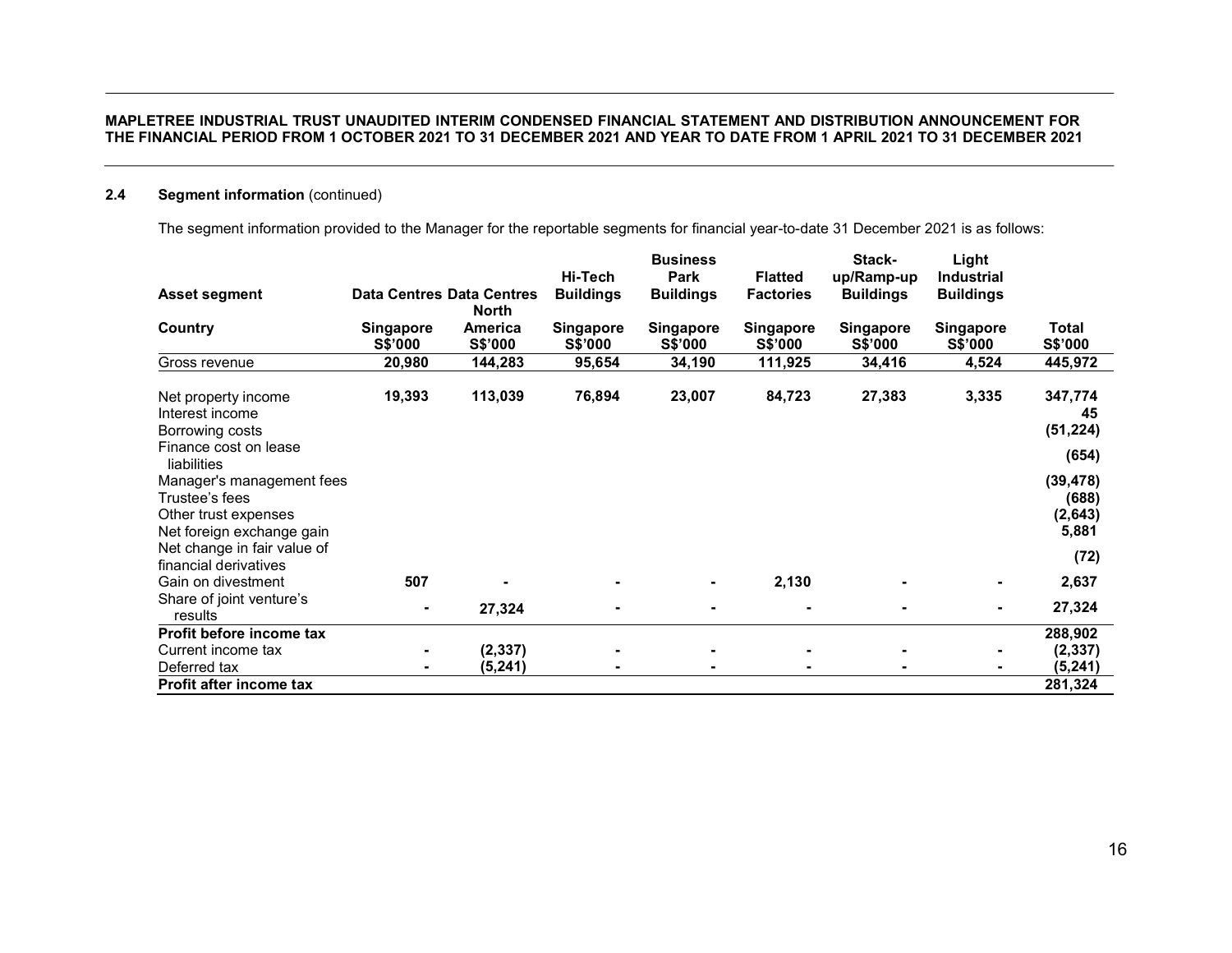# 2.4 Segment information (continued)

The segment information provided to the Manager for the reportable segments for financial year-to-date 31 December 2020 is as follows:

|                                                                                                                                                                       |                                    |                    | Hi-Tech                     | <b>Business</b><br><b>Park</b> | <b>Flatted</b>              | Stack-<br>up/Ramp-up               | Light<br><b>Industrial</b>         |                                                                        |
|-----------------------------------------------------------------------------------------------------------------------------------------------------------------------|------------------------------------|--------------------|-----------------------------|--------------------------------|-----------------------------|------------------------------------|------------------------------------|------------------------------------------------------------------------|
| <b>Asset segment</b>                                                                                                                                                  | <b>Data Centres Data Centres</b>   | North              | <b>Buildings</b>            | <b>Buildings</b>               | <b>Factories</b>            | <b>Buildings</b>                   | <b>Buildings</b>                   |                                                                        |
| Country                                                                                                                                                               | <b>Singapore</b><br><b>S\$'000</b> | America<br>S\$'000 | <b>Singapore</b><br>S\$'000 | Singapore<br><b>S\$'000</b>    | <b>Singapore</b><br>S\$'000 | <b>Singapore</b><br><b>S\$'000</b> | <b>Singapore</b><br><b>S\$'000</b> | Total<br>S\$'000                                                       |
| Gross revenue                                                                                                                                                         | 25,305                             | 30,919             | 91,831                      | 35,801                         | 105,999                     | 32,003                             | 4,283                              | 326,141                                                                |
| Net property income<br>Interest income<br>Borrowing costs<br>Finance cost on lease liabilities<br>Manager's management fees<br>Trustee's fees<br>Other trust expenses | 23,772                             | 25,767             | 73,880                      | 25,183                         | 81,613                      | 25,642                             | 3,326                              | 259,183<br>248<br>(37, 275)<br>(816)<br>(28, 675)<br>(547)<br>(1, 431) |
| Effects from deemed disposal of<br>investments in joint venture                                                                                                       |                                    | (15,662)           |                             |                                |                             |                                    |                                    | (15,662)                                                               |
| Net foreign exchange loss<br>Share of joint ventures' results                                                                                                         |                                    | 35,593             |                             |                                |                             |                                    |                                    | 357<br>35,593                                                          |
| Profit before income tax                                                                                                                                              |                                    |                    |                             |                                |                             |                                    |                                    | 210,975                                                                |
| Current income tax<br>Deferred tax                                                                                                                                    |                                    | (481)<br>(195)     |                             | ۰                              |                             |                                    |                                    | (481)<br>(195)                                                         |
| Profit after income tax                                                                                                                                               |                                    |                    |                             |                                |                             |                                    |                                    | 210,299                                                                |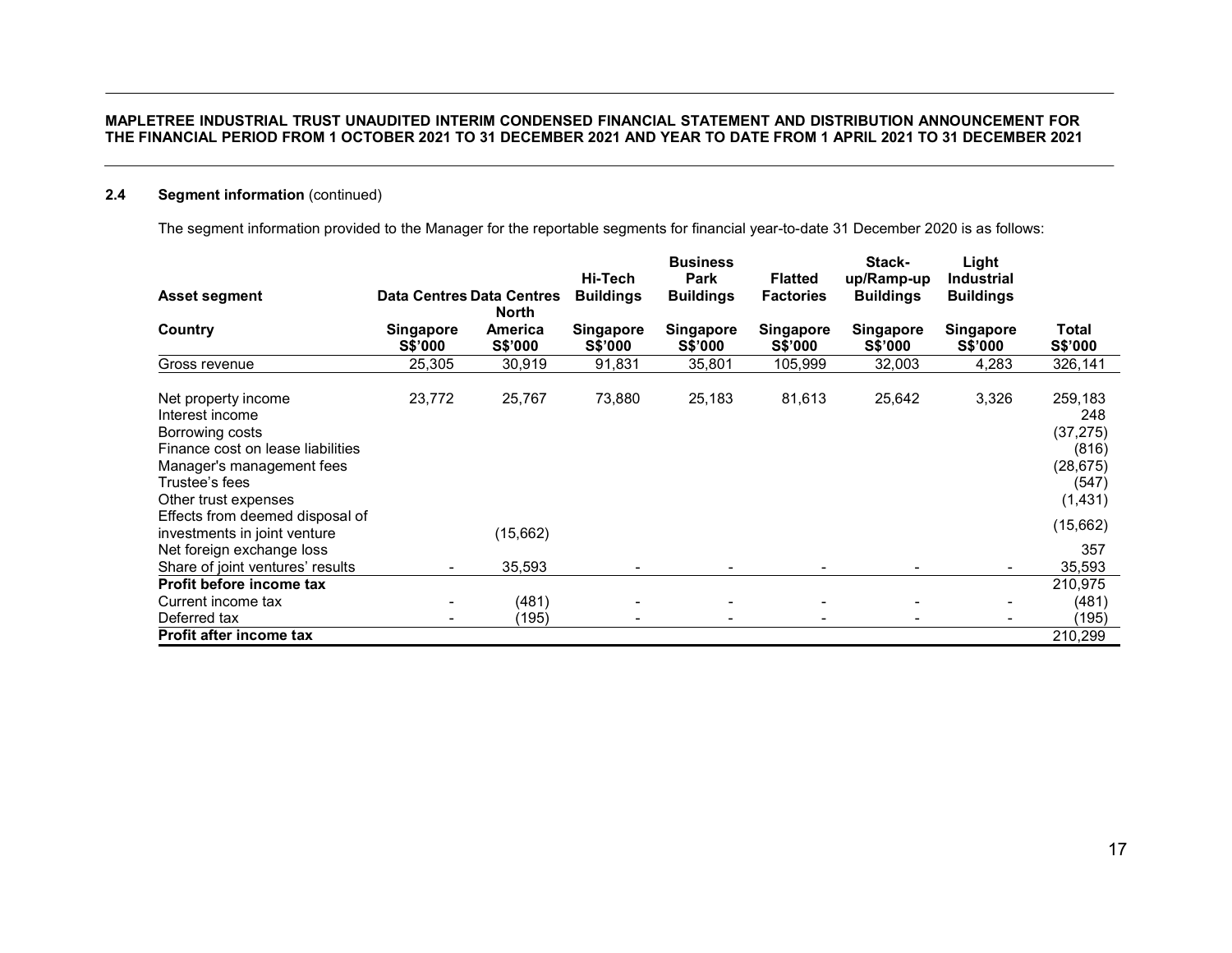# 2.5 Profit before tax

|                                                                                                      | 3Q<br>FY21/22      | 3Q<br>FY20/21     | <b>Variance</b> | YTD<br>FY21/22       | YTD.<br>FY20/21   | <b>Variance</b> |
|------------------------------------------------------------------------------------------------------|--------------------|-------------------|-----------------|----------------------|-------------------|-----------------|
|                                                                                                      | (S\$'000)          | (S\$'000)         | %               | (S\$'000)            | (S\$'000)         | ℅               |
| Property operating<br>expenses include:<br>- (Allowance)/reversal                                    |                    |                   |                 |                      |                   |                 |
| for impairment of                                                                                    | (77)               | 45                | $***$           | (793)                | (399)             | 98.7            |
| trade receivables<br>- Depreciation                                                                  | (15)               | (19)              | (21.1)          | (51)                 | (51)              |                 |
| Borrowing costs<br>include:<br>- Interest on<br>borrowings<br>- Finance cost on<br>lease liabilities | (18, 432)<br>(405) | (14,966)<br>(281) | 23.2<br>44.1    | (49, 880)<br>(1,059) | (36,567)<br>(816) | 36.4<br>29.8    |

\*\* Not meaningful

#### Related party transactions

 Management fees and trustee fees have been paid or are payable to the Manager and the Trustee respectively, as noted in the consolidated statement of profit or loss.

# 2.6 Taxation

The Group calculates the period income tax expense using the tax rate that would be applicable to the expected total annual earnings. Accordingly, the major components of income tax expense are disclosed in the consolidated statement of profit or loss.

# 2.7 Earnings Per Unit ("EPU") and Distribution Per Unit ("DPU")

|                                                                                                                                         | 3QFY21/22      | 3QFY20/21         | <b>YTD FY21/22</b> | <b>YTD FY20/21</b> |
|-----------------------------------------------------------------------------------------------------------------------------------------|----------------|-------------------|--------------------|--------------------|
| Weighted average number<br>of units                                                                                                     | 2,660,084,0481 | 2,350,576,0092    | 2,582,787,0751     | 2,299,928,5192     |
| Earnings per unit ("EPU")<br>$-$ Basic and Diluted <sup>3</sup><br>Based on the weighted<br>average number of units in<br>issue (cents) | 3.72           | 2.80 <sup>4</sup> | 10.89              | 9.14 <sup>4</sup>  |
| No. of units in issue at end<br>of period                                                                                               | 2.660.320.491  | 2.350.696.989     | 2.660.320.491      | 2.350.696.989      |
| Distribution per unit<br>("DPU")<br>Based on number of units<br>in issue at end of each<br>relevant period                              | 3.49           | 3.28              | 10.31              | 9.25               |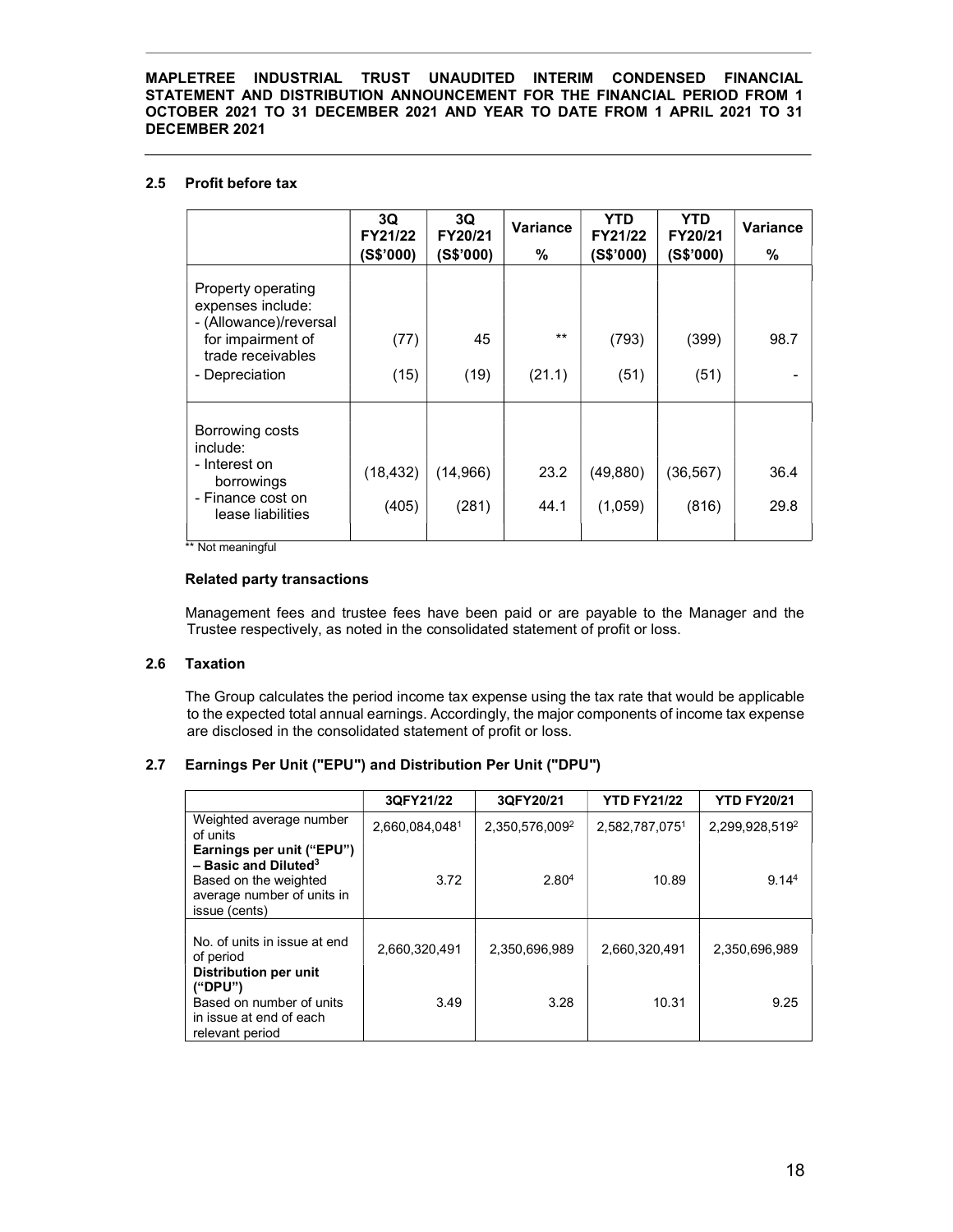# 2.7 Earnings Per Unit ("EPU") and Distribution Per Unit ("DPU") (continued)

Notes:

- 1. Weighted average number of units has been adjusted to take into account the new units issued pursuant to the private placement, preferential offering and part payment of base fee to the Manager.
- 2. Weighted average number of units has been adjusted to take into account the new units issued pursuant to the private placement, as well as part payment of base fee and acquisition fee to the Manager.
- 3. Diluted earnings per unit were the same as the basic earnings per unit as there were no dilutive instruments in issue. The EPU were calculated using the total profit after tax and the weighted average number of units in issue during the respective periods.
- 4. Total profit after tax includes the effects from deemed disposal of investments in joint venture, which has no impact on DPU. Effects from deemed disposal of investments in joint venture refer to remeasurement of the Group's 40% equity interest in MRDCT to its fair value at acquisition date. This is in accordance with the accounting standards where carrying amount of investment is remeasured to its fair value and amounts previously recognised in other comprehensive income are reclassified to the Consolidated Statement of Profit or Loss.

#### 2.8 Investment properties

MIT's investment properties are held for long-term rental yields and/or for capital appreciation and right-of-use assets relating to leasehold land that is held for long-term capital appreciation. Investment property under development includes property that is being constructed for future use as an investment property. Investment properties are stated at fair value based on valuations performed by independent professional valuers annually at the end of financial year, or whenever there is any objective evidence or indication that these properties may require revaluation.

|                                 |                   | Group                         |                   | MIT                           |
|---------------------------------|-------------------|-------------------------------|-------------------|-------------------------------|
|                                 |                   | <b>Investment</b><br>property |                   | <b>Investment</b><br>property |
|                                 | <b>Investment</b> | under                         | <b>Investment</b> | under                         |
|                                 | properties        | development                   | properties        | development                   |
|                                 | S\$'000           | S\$'000                       | S\$'000           | S\$'000                       |
| 31 December 2021                |                   |                               |                   |                               |
| Beginning of period             | 5,583,774         | 107,800                       | 3,736,897         | 107,800                       |
| Additions during the period     | 1,852,781         | 38,138                        | 7,634             | 38,138                        |
| Currency translation difference | 51,375            |                               |                   |                               |
| End of period                   | 7,487,930         | 145,938                       | 3,744,531         | 145,938                       |
|                                 |                   |                               |                   |                               |
| 31 March 2021                   |                   |                               |                   |                               |
| Beginning of financial year     | 4,473,053         |                               | 4,014,774         |                               |
| Additions through               |                   |                               |                   |                               |
| acquisition of subsidiaries     | 1,134,697         |                               |                   |                               |
| Additions during the year       | 297,998           | 12,807                        | 11,762            | 12,807                        |
| Transfer to investment property |                   |                               |                   |                               |
| held for sale                   | (119,800)         |                               | (119, 800)        |                               |
| Net transfers during the year   | (113, 408)        | 113,408                       | (113, 408)        | 113,408                       |
| Currency translation difference | (27, 021)         |                               |                   |                               |
| Net fair value loss             | (61, 745)         | (18,415)                      | (56,431)          | (18,415)                      |
| End of financial year           | 5,583,774         | 107,800                       | 3,736,897         | 107,800                       |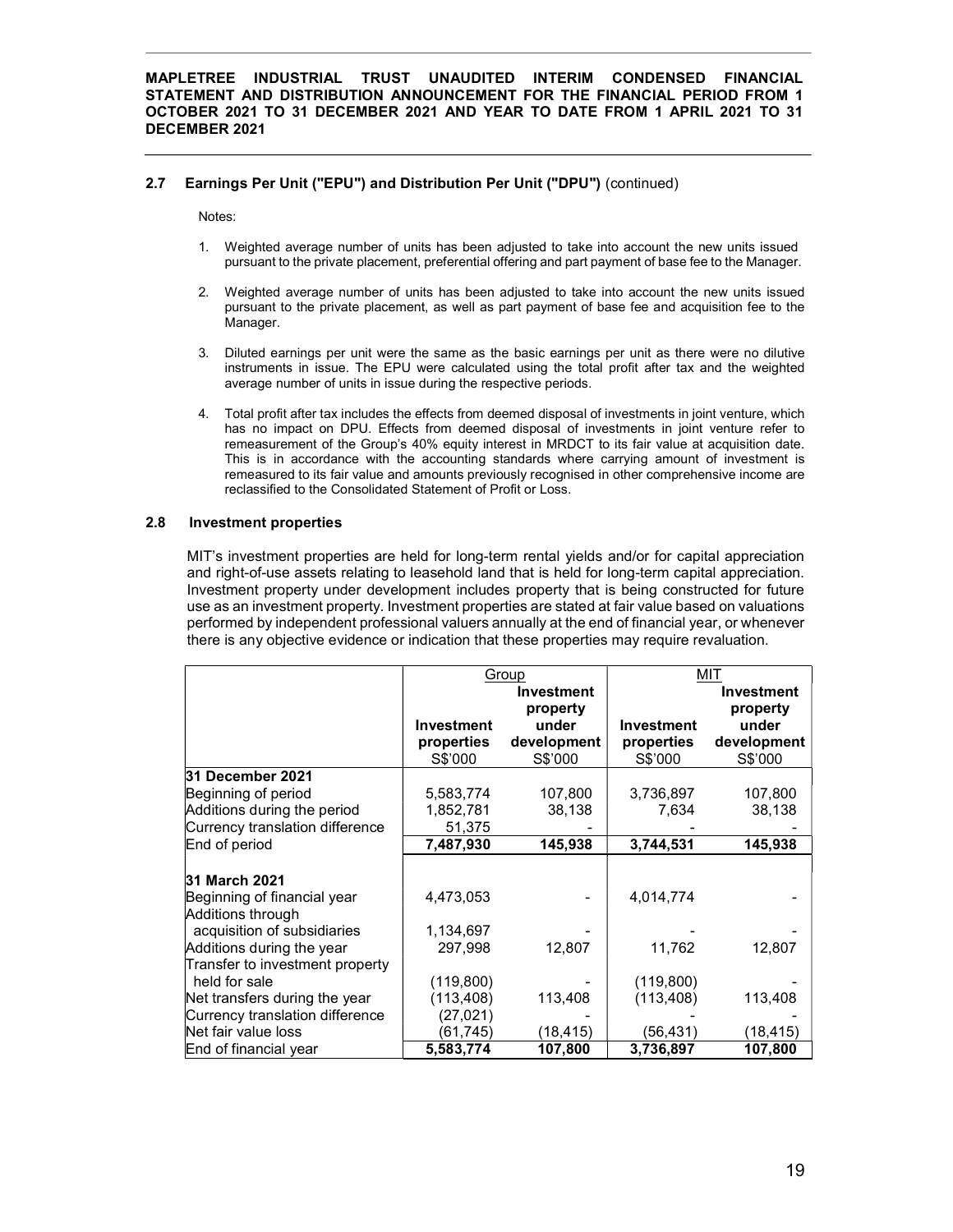## 2.8 **Investment properties** (continued)

The fair values are generally derived using the following methods – income capitalisation, discounted cash flow and residual land value. Key unobservable inputs applied in these valuation methods to derive fair values are capitalisation rate and discount rate. All properties within MIT and the Group's portfolio are classified within Level 3 of the fair value hierarchy, where fair values are determined based on significant unobservable inputs.

The following table presents the valuation techniques and key inputs that were used to determine the fair value of investment properties and investment property under development categorised under Level 3 of the fair value hierarchy:

| <b>Property</b><br>segment                  | <b>Valuation</b><br>techniques | <b>Key</b><br>unobservable<br>inputs | Range of unobservable inputs                                                                                                               |
|---------------------------------------------|--------------------------------|--------------------------------------|--------------------------------------------------------------------------------------------------------------------------------------------|
| Data<br>Centres                             | Income<br>capitalisation       | Capitalisation<br>rate               | From 6.00% to 6.50%<br>(31 March 2021: 6.00% to 6.50%)                                                                                     |
|                                             | Discounted cash<br>flow        | Discount rate                        | 8.00% (31 March 2021: 8.00%)                                                                                                               |
| Hi-Tech<br><b>Buildings</b>                 | Income<br>capitalisation       | Capitalisation<br>rate               | From 5.25% to 6.50%<br>(31 March 2021: From 5.25% to 6.50%)                                                                                |
|                                             | Discounted cash<br>flow        | Discount rate                        | 8.00% (31 March 2021: 8.00%)                                                                                                               |
|                                             | Residual land<br>value         | Gross<br>development<br>value        | The same capitalisation rate as disclosed<br>for this property segment have been<br>applied in determining the gross<br>development value. |
| <b>Business</b><br>Park<br><b>Buildings</b> | Income<br>capitalisation       | Capitalisation<br>rate               | 5.75% (31 March 2021: 5.75%)                                                                                                               |
|                                             | Discounted cash<br>flow        | Discount rate                        | 8.00% (31 March 2021: 8.00%)                                                                                                               |
| Flatted<br>Factories                        | Income<br>capitalisation       | Capitalisation<br>rate               | From 6.00% to 7.25%<br>(31 March 2021: From 6.00% to 7.25%)                                                                                |
|                                             | Discounted cash<br>flow        | Discount rate                        | 8.00% (31 March 2021: 8.00%)                                                                                                               |
| Stack-up/<br>Ramp-up                        | Income<br>capitalisation       | Capitalisation<br>rate               | 6.50% (31 March 2021: 6.50%)                                                                                                               |
| <b>Buildings</b>                            | Discounted cash<br>flow        | Discount rate                        | 8.00% (31 March 2021: 8.00%)                                                                                                               |

(i) Investment properties in Singapore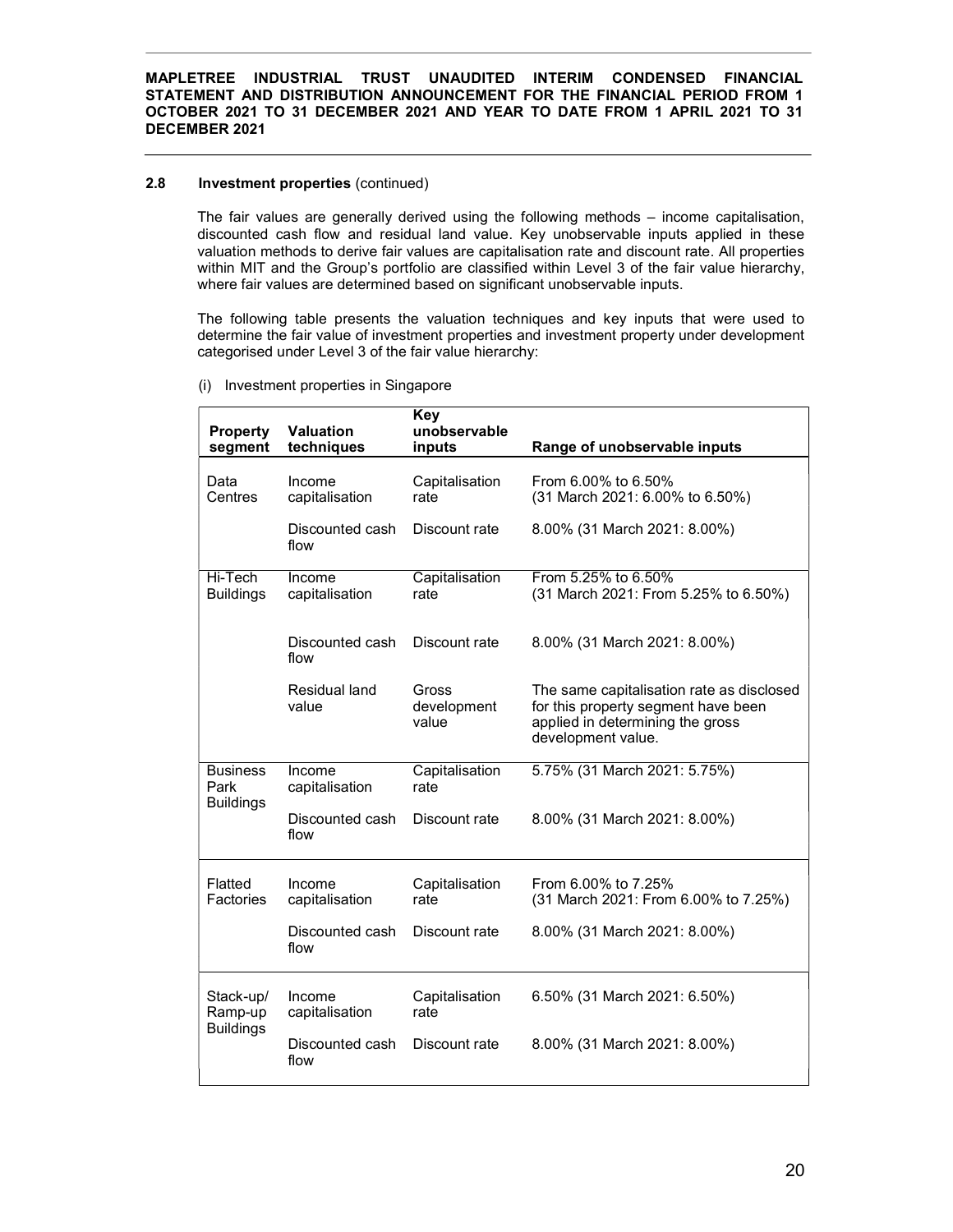# 2.8 Investment properties (continued)

(i) Investment properties in Singapore (continued)

| <b>Property</b><br>segment | <b>Valuation</b><br>techniques | Key<br>unobservable<br>inputs | Range of unobservable inputs                                |
|----------------------------|--------------------------------|-------------------------------|-------------------------------------------------------------|
| Light<br>Industrial        | Income<br>capitalisation       | Capitalisation<br>rate        | From 6.00% to 6.25%<br>(31 March 2021: From 6.00% to 6.25%) |
| <b>Buildings</b>           | Discounted cash<br>flow        | Discount rate                 | 8.00% (31 March 2021: 8.00%)                                |

(ii) Investment properties in North America

| <b>Property</b><br>segment | Valuation<br>techniques  | Key<br>unobservable<br>inputs | Range of unobservable inputs                                  |
|----------------------------|--------------------------|-------------------------------|---------------------------------------------------------------|
| Data<br>Centres            | Income<br>capitalisation | Capitalisation<br>rate        | From 5.50% to 8.00% (31 March 2021:<br>From 5.50% to 8.00%)   |
|                            | Discounted cash<br>flow  | Discount rate                 | From 6.00% to 10.00% (31 March 2021:<br>From 6.00% to 10.00%) |

An increase in capitalisation rate or discount rate would result in decrease in fair value of the investment property.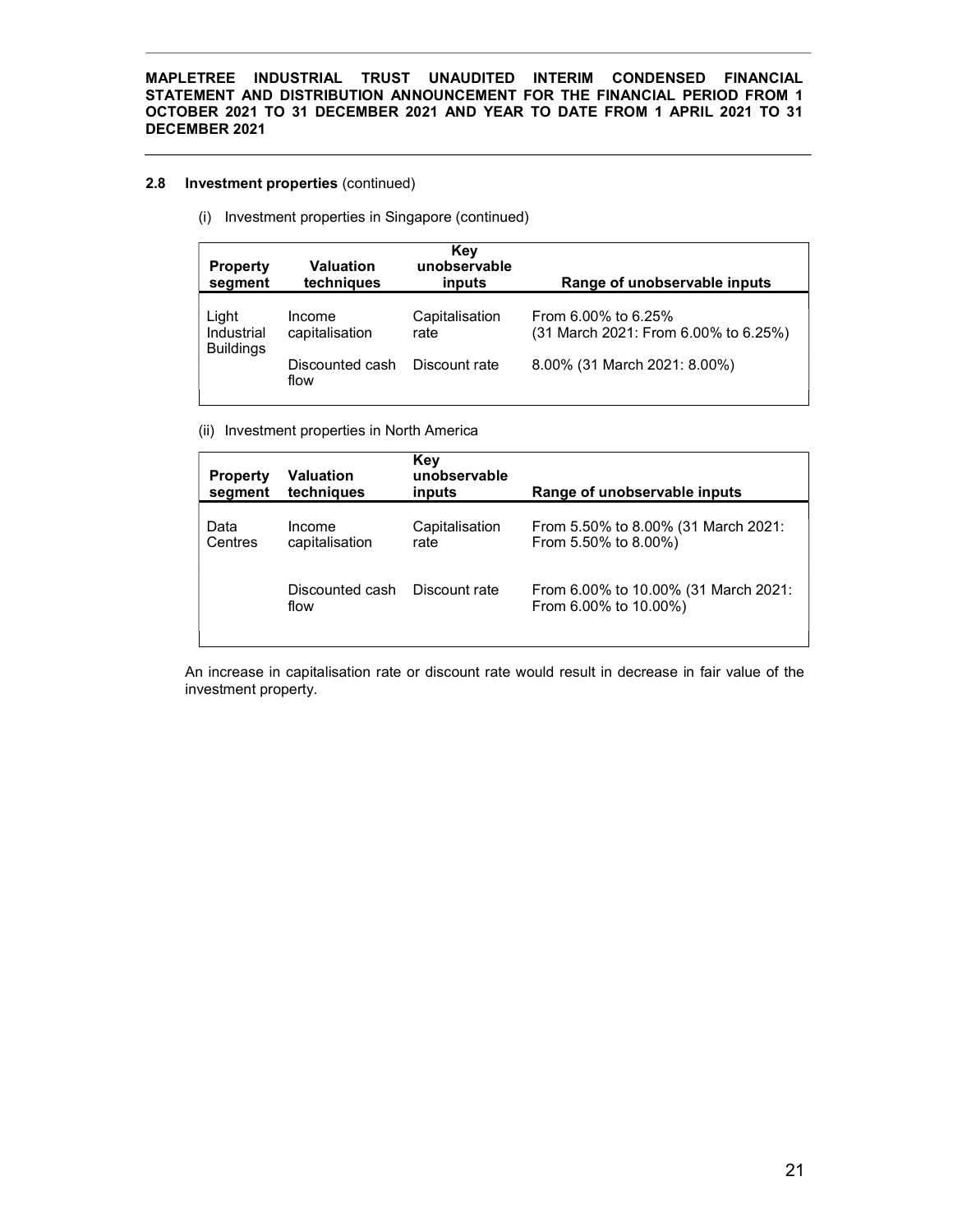# 2.9 Borrowings

|                                                         | <b>MIT Group</b>                         |                                       | MIT                                      |                                       |
|---------------------------------------------------------|------------------------------------------|---------------------------------------|------------------------------------------|---------------------------------------|
|                                                         | 31<br><b>December</b><br>2021<br>S\$'000 | 31<br><b>March</b><br>2021<br>S\$'000 | 31<br><b>December</b><br>2021<br>S\$'000 | 31<br><b>March</b><br>2021<br>S\$'000 |
| <b>Current</b>                                          |                                          |                                       |                                          |                                       |
| Bank loans (unsecured)                                  | 273,000                                  | 368,024                               |                                          | 100,000                               |
| Less: Transaction costs to be<br>amortised <sup>1</sup> | (182)                                    | (179)                                 |                                          |                                       |
|                                                         | 272,818                                  | 367,845                               |                                          | 100,000                               |
| Medium Term Notes ("MTN")<br>(unsecured)                | 45,000                                   |                                       |                                          |                                       |
| Less: Transaction costs to be<br>amortised <sup>1</sup> | (9)                                      |                                       |                                          |                                       |
|                                                         | 44,991                                   |                                       |                                          |                                       |
| Lease liabilities                                       | 1,438                                    | 1,359                                 | 349                                      | 334                                   |
| Loan from a subsidiary                                  |                                          |                                       | 45,000                                   |                                       |
| Less: Transaction costs to be<br>amortised <sup>1</sup> |                                          |                                       | (9)                                      |                                       |
|                                                         |                                          |                                       | 44,991                                   |                                       |
| <b>Borrowings - Current</b>                             | 319,247                                  | 369,204                               | 45,340                                   | 100,334                               |
| <b>Non-current</b>                                      |                                          |                                       |                                          |                                       |
| Bank loans (unsecured)<br>Less: Transaction costs to be | 2,297,475                                | 1,472,196                             | 648,555                                  | 1,137,166                             |
| amortised <sup>1</sup>                                  | (7,089)                                  | (2, 231)                              | (722)                                    | (1,730)                               |
|                                                         | 2,290,386                                | 1,469,965                             | 647,833                                  | 1,135,436                             |
| MTN (unsecured)                                         | 360,000                                  | 405,000                               |                                          |                                       |
| Change in fair value of hedge<br>item $2$               | 1,515                                    | 2,605                                 |                                          |                                       |
| Less: Transaction costs to be<br>amortised <sup>1</sup> | (495)                                    | (601)                                 |                                          |                                       |
|                                                         | 361,020                                  | 407,004                               |                                          |                                       |
| Lease liabilities                                       | 41,336                                   | 24,927                                | 11,938                                   | 12,063                                |
| Loan from a subsidiary                                  |                                          |                                       | 360,000                                  | 405,000                               |
| Change in fair value of hedged<br>item $2$              |                                          |                                       | 1,515                                    | 2,605                                 |
| Less: Transaction costs to be<br>amortised <sup>1</sup> |                                          |                                       | (495)                                    | (601)                                 |
|                                                         |                                          |                                       | 361,020                                  | 407,004                               |
| <b>Borrowings - Non-current</b>                         | 2,692,742                                | 1,901,896                             | 1,020,791                                | 1,554,503                             |
|                                                         |                                          |                                       |                                          |                                       |
| <b>Total borrowings</b>                                 | 3,011,989                                | 2,271,100                             | 1,066,131                                | 1,654,837                             |
| <b>Represented by:</b>                                  |                                          |                                       |                                          |                                       |
| Bank loans and MTN                                      | 2,969,215                                | 2,244,814                             | 647,833                                  | 1,235,436                             |
| Lease liabilities                                       | 42,774                                   | 26,286                                | 12,287                                   | 12,397                                |
| Loan from a subsidiary                                  |                                          | 2,271,100                             | 406,011                                  | 407,004                               |
|                                                         | 3,011,989                                |                                       | 1,066,131                                | 1,654,837                             |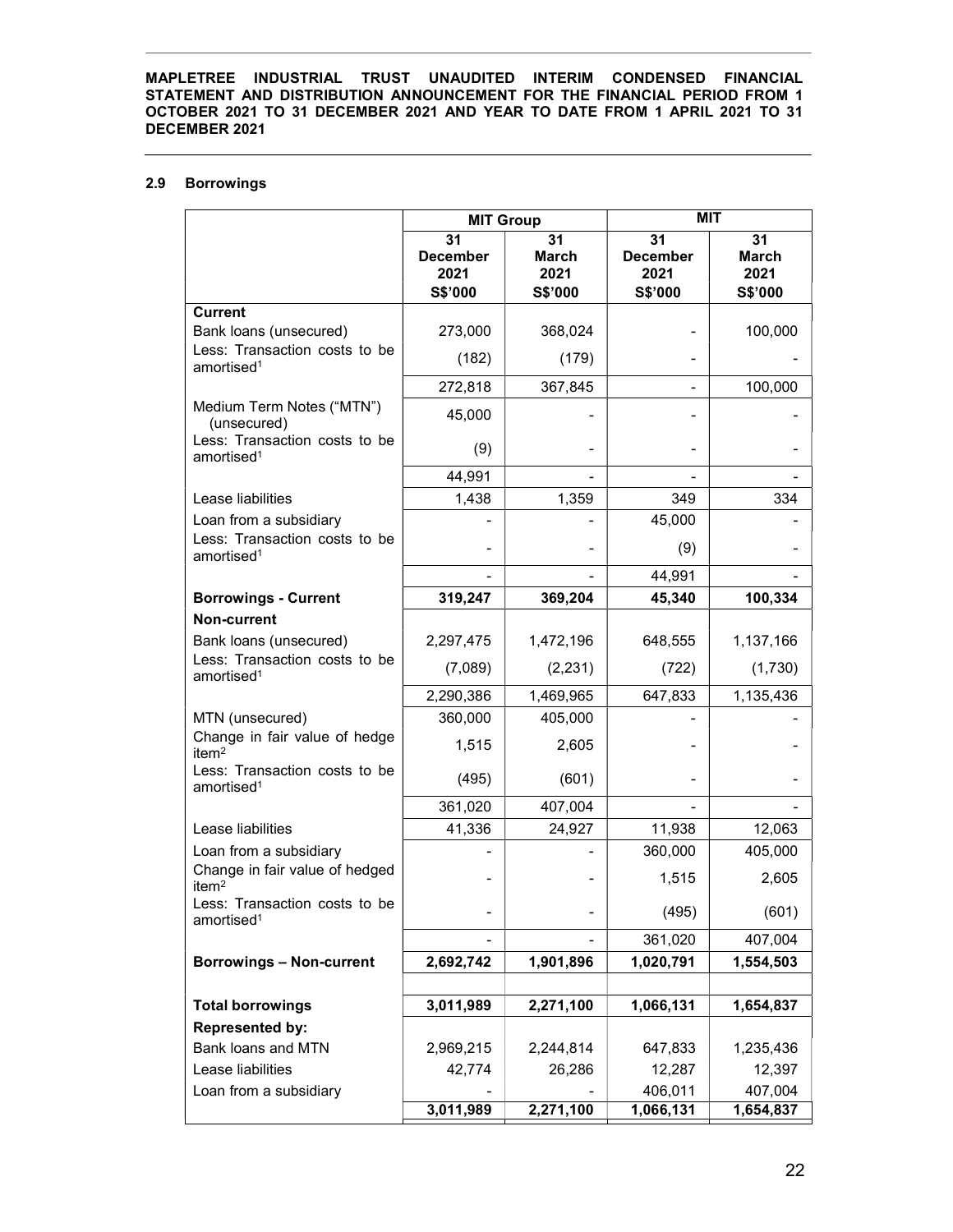#### 2.9 Borrowings (continued)

Notes:

- 1. Related transaction costs are amortised over the tenors of the MTN and bank loan facilities.
- 2. Relates to the changes in fair value of the S\$75.0 million MTN issued on 11 May 2015, the Group has adopted a fair value hedge on this series of MTN.
- (a) Carrying amount and fair value of non-current borrowings

The carrying amounts of the borrowings approximate their fair values except for the following fixed rate non-current borrowings:

|                                   | <b>Carrying amounts</b>               |                                    | <b>Fair value</b>                     |                                    |
|-----------------------------------|---------------------------------------|------------------------------------|---------------------------------------|------------------------------------|
|                                   | 31 December<br>2021<br><b>S\$'000</b> | 31 March<br>2021<br><b>S\$'000</b> | 31 December<br>2021<br><b>S\$'000</b> | 31 March<br>2021<br><b>S\$'000</b> |
| <b>Group</b><br>Medium term notes | 360,000                               | 405,000                            | 369.393                               | 430.682                            |

The fair values are within Level 2 of the fair value hierarchy.

(b) Ratios

|                                           | Group            |               |  |
|-------------------------------------------|------------------|---------------|--|
|                                           | 31 December 2021 | 31 March 2021 |  |
| Aggregate leverage                        | 39.9%            | 40.3%         |  |
| Interest coverage (times) <sup>1</sup>    | 6.5              | 6.4           |  |
| Adjusted interest coverage<br>(times) $2$ | 5.9              | 6.4           |  |

Notes:

- 1. Computed by dividing the trailing 12 months earnings before interest, tax, depreciation and amortisation (excluding effects of any fair value changes of derivatives and investment properties, and foreign exchange translation), by the trailing 12 months interest expense and borrowing-related fees.
- 2. Computed by dividing the trailing 12 months earnings before interest, tax, depreciation and amortisation (excluding effects of any fair value changes of derivatives and investment properties, and foreign exchange translation), by the trailing 12 months interest expense, borrowing-related fees and distributions on perpetual securities.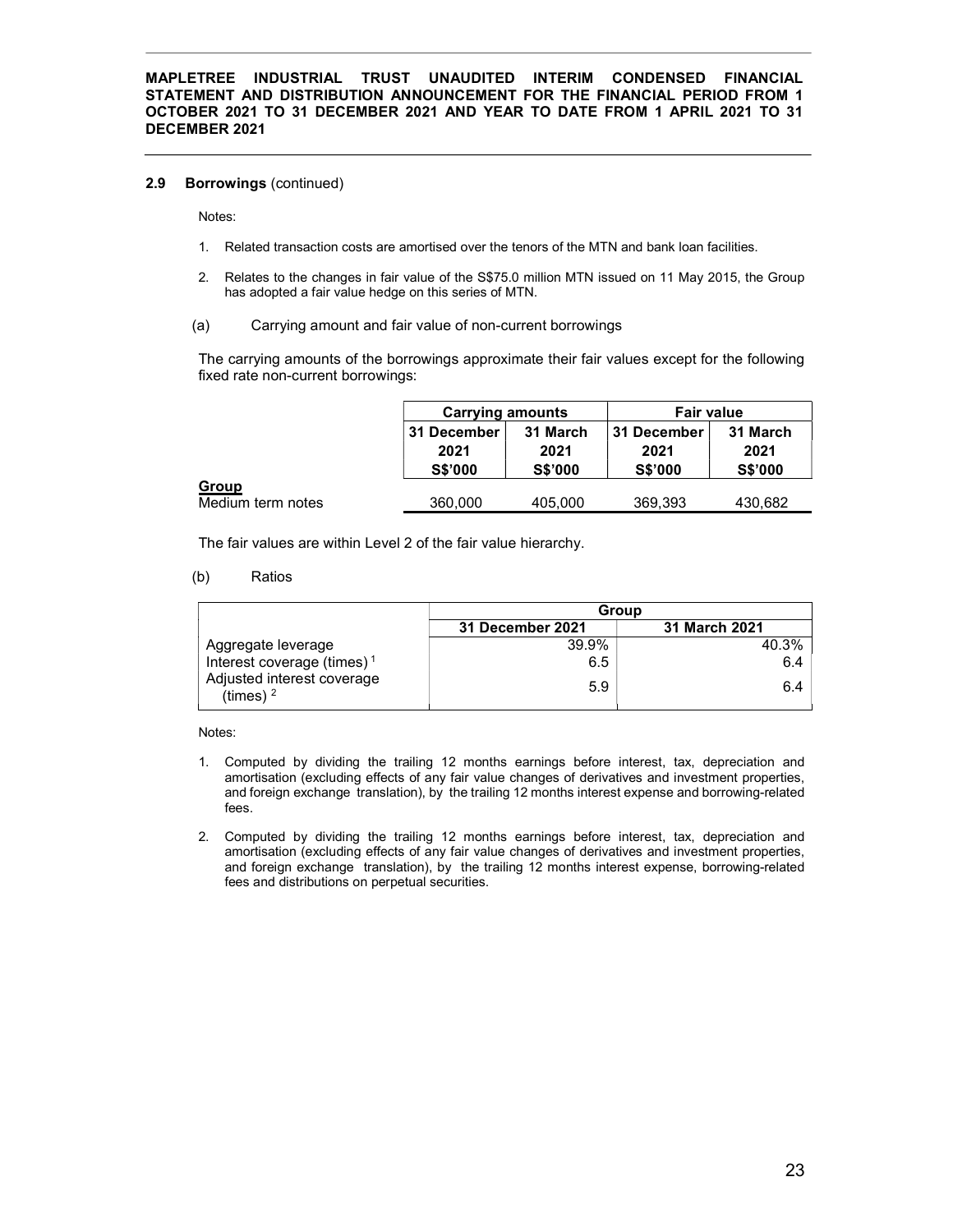#### 2.10 Derivative financial instruments

The assets and liabilities recognised and measured at fair value and classified by level of the following fair value measurement hierarchy are presented as follows:

- (i) Level 1: quoted prices (unadjusted) in active markets for identical assets or liabilities;
- (ii) Level 2: inputs other than quoted prices included within Level 1 that are observable for the asset or liability, either directly (i.e. as prices) or indirectly (i.e. derived from prices); and
- (iii) Level 3: inputs for the asset or liability that are not based on observable market data (unobservable inputs).

#### Derivative financial instruments

The fair values of financial instruments that are not traded in an active market are determined by using valuation techniques. The fair values of currency forwards are based on valuations provided by the banks. The fair values of interest rate swaps are calculated as the present value of the estimated future cash flows discounted at actively quoted interest rates.

|                                                       | Group                  |                     | <b>MIT</b>                    |                            |
|-------------------------------------------------------|------------------------|---------------------|-------------------------------|----------------------------|
|                                                       | 31<br>December<br>2021 | 31<br>March<br>2021 | 31<br><b>December</b><br>2021 | 31<br><b>March</b><br>2021 |
|                                                       | <b>S\$'000</b>         | <b>S\$'000</b>      | <b>S\$'000</b>                | <b>S\$'000</b>             |
| Level 2<br>Assets<br>Derivative financial instruments |                        |                     |                               |                            |
| - Interest rate swaps                                 | 10.263                 | 9.446               | 10.263                        | 9,446                      |
| - Currency forwards                                   | 190                    | 518                 | 190                           | 518                        |
|                                                       | 10,453                 | 9,964               | 10,453                        | 9,964                      |
| Liabilities<br>Derivative financial instruments       |                        |                     |                               |                            |
| - Interest rate swaps                                 | 18.791                 | 36.289              | 9.793                         | 16,124                     |
| - Currency forwards                                   | 364                    | 176                 | 364                           | 176                        |
|                                                       | 19.155                 | 36,465              | 10.157                        | 16.300                     |

# 2.11 Units in issue

Movement in the number of units issued is as follows:

|                                                          | 3QFY21/22     | 3QFY20/21     | <b>YTD FY21/22</b> | <b>YTD FY20/21</b> |
|----------------------------------------------------------|---------------|---------------|--------------------|--------------------|
| Balance as at beginning of<br>the period                 | 2,659,698,983 | 2,350,378,984 | 2,351,158,090      | 2,201,002,159      |
| New units issued                                         |               |               |                    |                    |
| Settlement of manager's<br>management fees <sup>1</sup>  | 621,508       | 318,005       | 1,326,794          | 1,127,014          |
| Settlement of manager's<br>acquisition fees <sup>1</sup> |               |               |                    | 2,153,816          |
| Private placement <sup>2</sup>                           |               |               | 190,259,000        | 146,414,000        |
| Preferential offering <sup>3</sup>                       | -             |               | 117,576,607        |                    |
| Total issued units at end of<br>the period <sup>4</sup>  | 2,660,320,491 | 2,350,696,989 | 2,660,320,491      | 2,350,696,989      |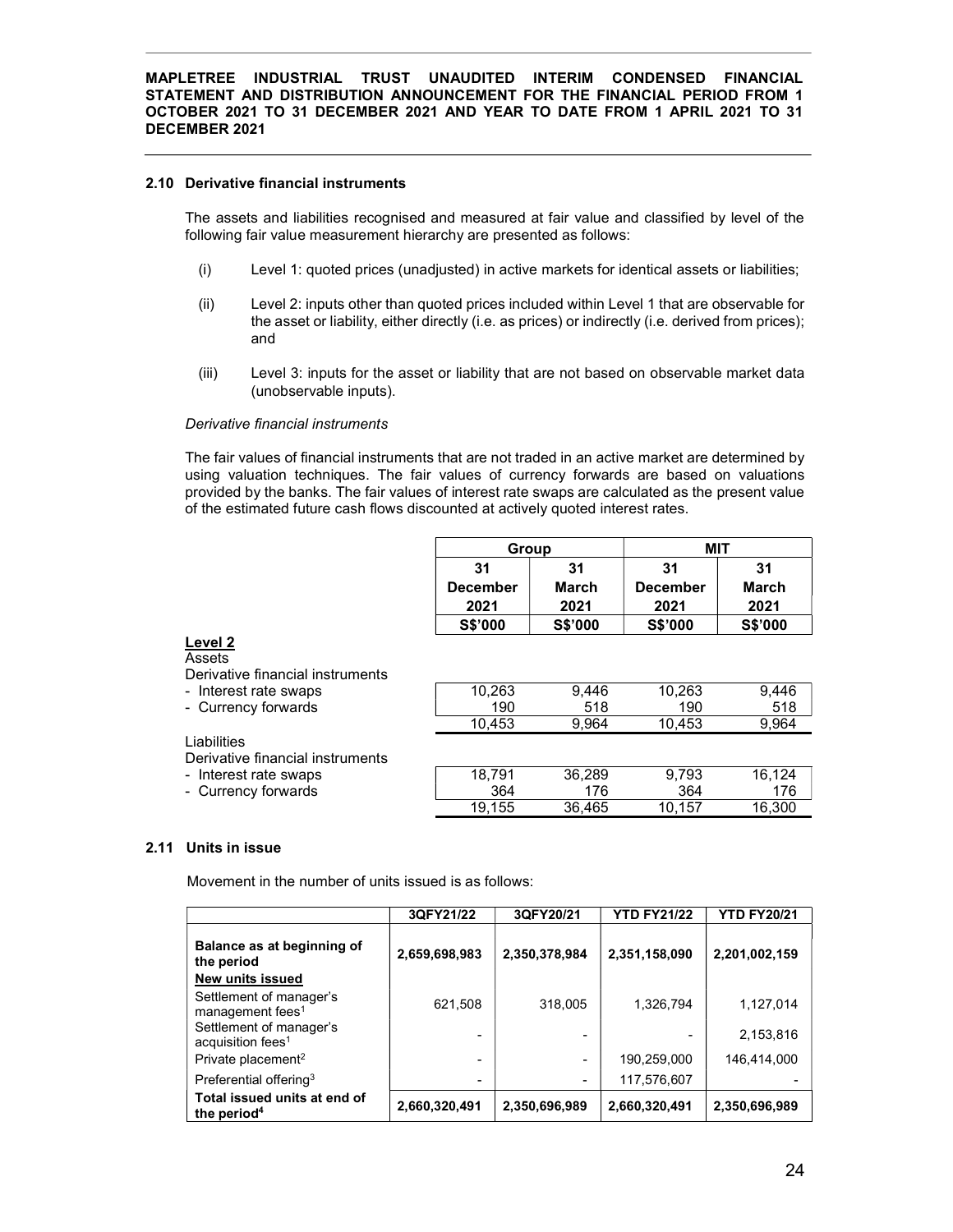#### 2.11 Units in issue (continued)

Notes:

- 1. The Manager has elected, in accordance with the Trust Deed, for new units to be issued as part payment of base fee and acquisition fee to the Manager.
- 2. New units were issued at issue price of S\$2.696 and S\$2.800 on 1 June 2021 and 2 July 2020 respectively.
- 3. New units were issued at issue price of S\$2.640 on 21 June 2021.
- 4. There were no convertibles, treasury units and units held by MIT and its subsidiaries as at 31 December 2021 and 31 December 2020.

|                                  | <b>MIT Group</b>    |                  | MIT                 |                  |
|----------------------------------|---------------------|------------------|---------------------|------------------|
|                                  | 31 December<br>2021 | 31 March<br>2021 | 31 December<br>2021 | 31 March<br>2021 |
| NAV and NTA per<br>unit $(S$)^1$ | 1.80                | 1.66             | 1.76                | 1.65             |

# 2.12 Net Asset Value ("NAV") and Net Tangible Asset ("NTA") Per Unit

Note:

1. Net tangible asset per unit was the same as net asset value per unit as there were no intangible assets as at the reporting dates.

# 2.13 Event occurring after the reporting period

Subsequent to the reporting period, the Manager announced a distribution of 3.49 cents per unit for the period from 1 October 2021 to 31 December 2021.

# 3 Other information

#### 3.1 Review of interim condensed consolidated financial statement

The interim condensed consolidated financial position of Mapletree Industrial Trust and its subsidiaries as at 31 December 2021 and the related statement of profit or loss, statement of other comprehensive income, distribution statement and statement of cash flows for the threemonth and financial year-to-date then ended, statement of financial position of MIT as at 31 December 2021 and explanatory notes have not been audited or reviewed by the auditors.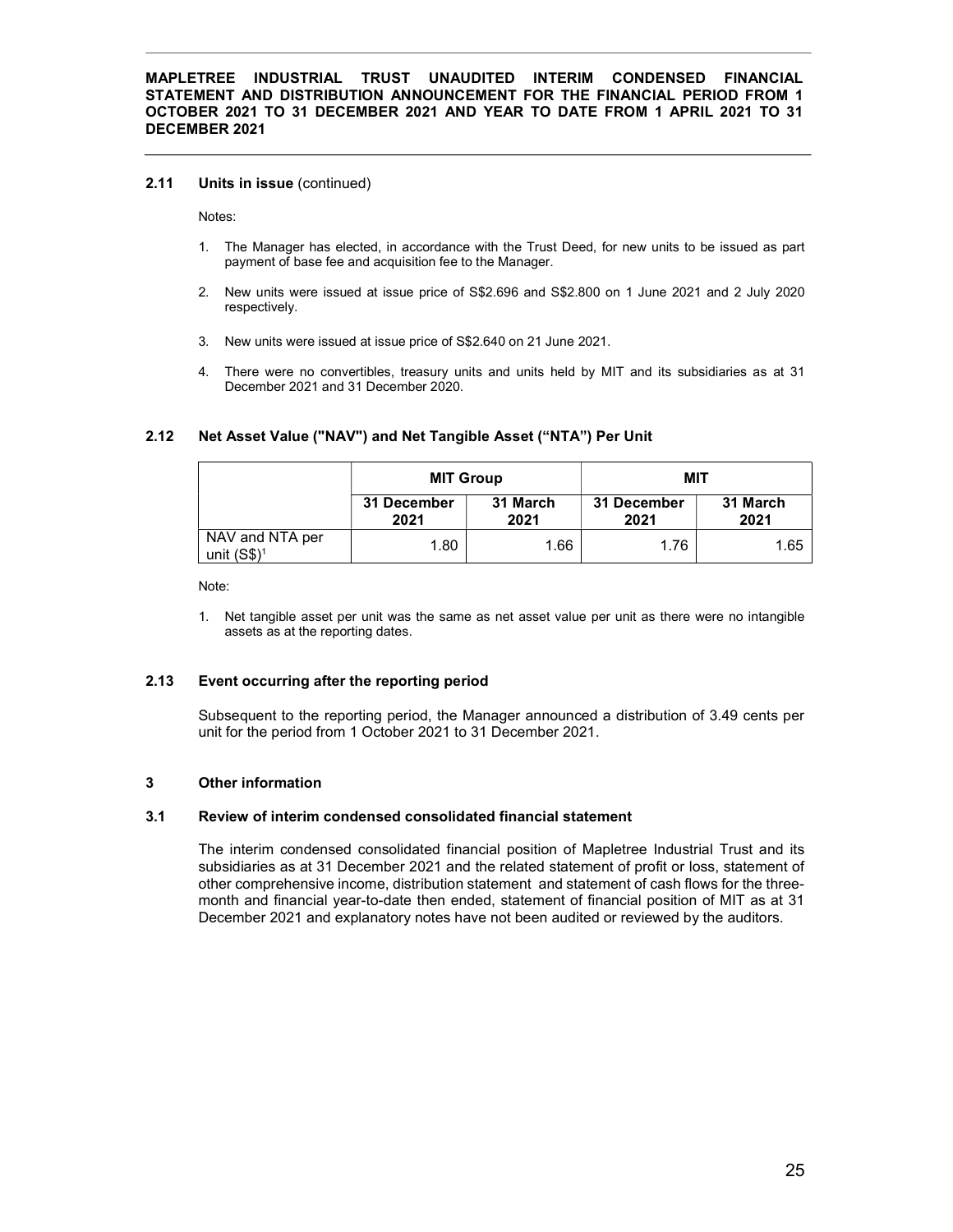#### 3.2 Review of performance

## (a) 3QFY21/22 versus 3QFY20/21

Gross revenue for 3QFY21/22 was S\$162.4 million, 31.3% (or S\$38.7 million) higher compared to the corresponding quarter last year. This was largely due to the revenue contribution from the New Portfolio acquired in July 2021 and the data centre at Richmond, Virginia, acquired in 4QFY20/21. Rental reliefs granted to eligible tenants in 3QFY20/21 under the COVID-19 (Temporary Measures) Act 2020 (the "Act") had resulted in lower comparative gross revenue.

Property operating expenses were S\$39.6 million, 60.0% (or S\$14.9 million) higher than the corresponding quarter last year. The increase in property operating expenses were mainly due to expenses of the New Portfolio and the data centre at Richmond, Virginia.

As a result, net property income for 3QFY21/22 increased by 24.1% (or S\$23.8 million) to S\$122.7 million.

After taking into account the distribution adjustments, the amount available for distribution to Unitholders in 3QFY21/22 was S\$89.5 million, 10.4% (or S\$8.4 million) higher than the corresponding quarter last year.

The higher amount available for distribution to Unitholders was mainly due to higher net property income partially offset by lower distribution declared by the joint venture, higher borrowing costs and manager's management fees. The higher borrowing costs were attributed to the additional interest incurred in respect of the New Portfolio and the data centre at Richmond, Virginia. Higher manager's management fees were due to better portfolio performance and increase in value of assets under management.

Distribution per unit for 3QFY21/22 was 3.49 cents, 6.4% higher than 3.28 cents in 3QFY20/21.

# (b) YTD FY21/22 versus YTD FY20/21

Gross revenue for YTD FY21/22 was S\$446.0 million, 36.7% (or S\$119.8 million) higher compared to YTD FY20/21. This was largely due to the full period revenue contribution from the 14 data centres previously held under MRDCT, data centre at Richmond, Virginia and revenue contribution from the New Portfolio. Rental reliefs granted to eligible tenants under the Act in YTD FY20/21 had resulted in lower comparative gross revenue.

Property operating expenses for YTD FY21/22 were S\$98.2 million, 46.7% (or S\$31.2 million) higher compared to YTD FY20/21. The increase in property operating expenses were mainly due to the full period operating expenses of the 14 data centres previously held under MRDCT, the data centre at Richmond, Virginia and operating expenses from the New Portfolio.

As a result, net property income for YTD FY21/22 was S\$347.7 million, 34.2% (or S\$88.6 million) higher compared to YTD FY20/21.

The amount available for distribution to Unitholders in YTD FY21/22 was S\$260.6 million, 16.1% (or S\$36.1 million) higher than YTD FY20/21 mainly due to higher net property income, partially offset by higher borrowing costs, lower distribution declared by the joint venture and higher manager's management fees.

Distribution per unit for YTD FY21/22 was 10.31 cents, 11.5% higher than 9.25 cents in YTD FY20/21.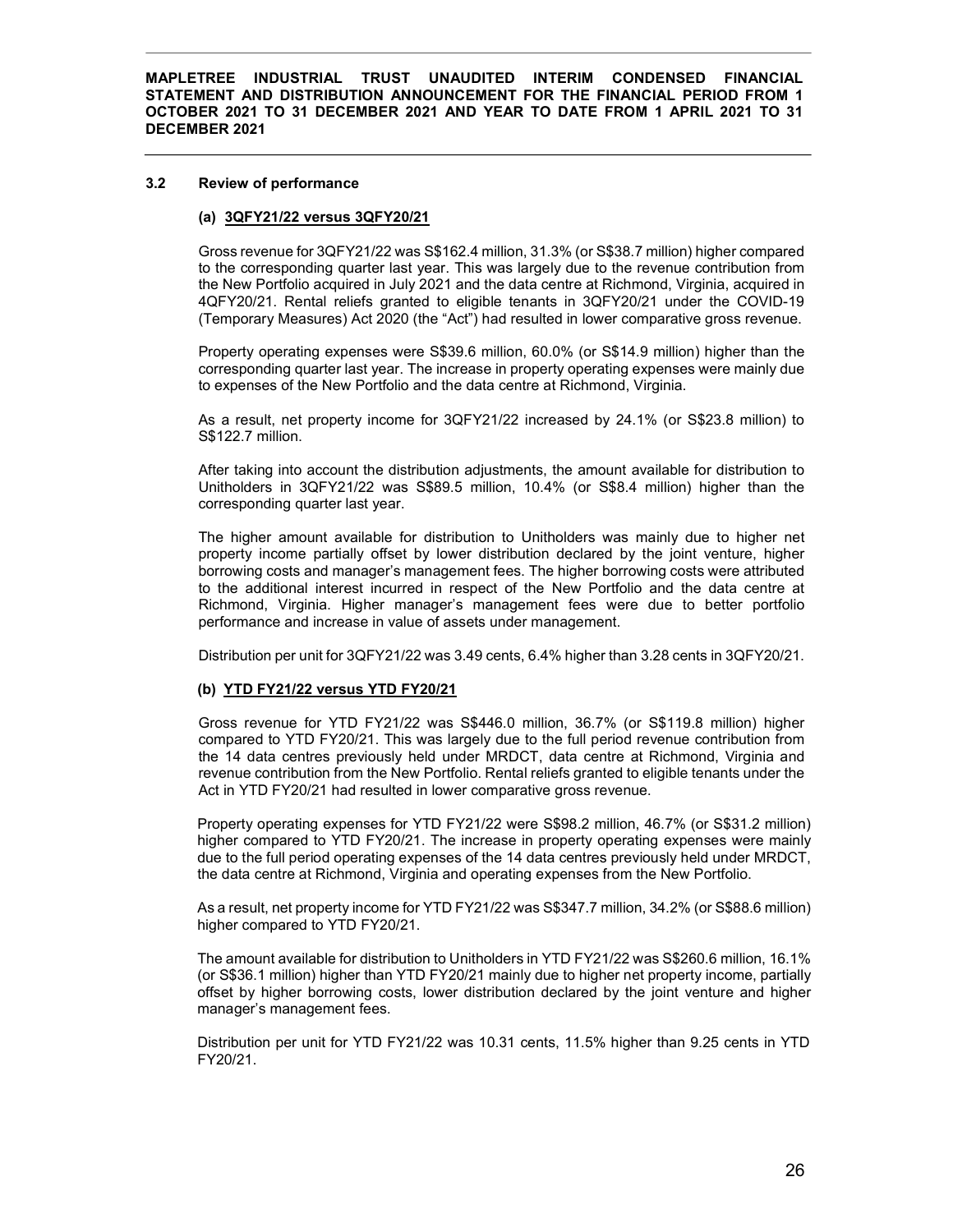# 3.2 Review of performance (continued)

# (c) 3QFY21/22 versus 2QFY21/22

|                                                                  | 3QFY21/22 | 2QFY21/22 | Variance |
|------------------------------------------------------------------|-----------|-----------|----------|
|                                                                  | (S\$'000) | (S\$'000) | $\%$     |
|                                                                  |           |           |          |
| Gross revenue                                                    | 162,352   | 155,560   | 4.4      |
| Property operating expenses                                      | (39, 617) | (35, 240) | 12.4     |
| Net property income                                              | 122,735   | 120,320   | 2.0      |
| Interest income                                                  | 16        | 31        | (48.4)   |
| Borrowing costs                                                  | (19, 240) | (17, 400) | 10.6     |
| Manager's management fees                                        |           |           |          |
| - Base fees                                                      | (9,852)   | (9,294)   | 6.0      |
| - Performance fees                                               | (4, 404)  | (4, 353)  | 1.2      |
| Trustee's fees                                                   | (247)     | (235)     | 5.1      |
| Other trust expenses                                             | (1,086)   | (851)     | 27.6     |
| Net foreign exchange gain/(loss)                                 | 2,283     | 4,052     | (43.7)   |
| Net change in fair value of financial<br>derivatives             |           | (72)      | $***$    |
| Gain on divestment                                               | 2,130     |           | $***$    |
| Share of joint venture's results                                 | 9,399     | 8,945     | 5.1      |
| Profit for the period before tax                                 | 101,734   | 101,143   | 0.6      |
| Income tax expense                                               | (2,883)   | (3,281)   | (12.1)   |
| - Current income tax                                             | (893)     | (1, 329)  | (32.8)   |
| - Deferred tax                                                   | (1,990)   | (1, 952)  | 1.9      |
| Profit for the period                                            | 98,851    | 97,862    | 1.0      |
| <b>Attributable to:</b>                                          |           |           |          |
| Perpetual securities holders                                     | 2,382     | 2,407     | (1.0)    |
| <b>Unitholders</b>                                               | 96,469    | 95,455    | 1.1      |
| Profit for the period                                            | 98,851    | 97,862    | 1.0      |
|                                                                  |           |           |          |
| Profit for the period attributable to<br><b>Unitholders</b>      | 96,469    | 95,455    | 1.1      |
| Net effects of non-tax deductible items<br>and other adjustments | (13, 862) | (13, 352) | 3.8      |
| Distribution declared by joint venture                           | 6,898     | 6,274     | 9.9      |
| Amount available for distribution to<br><b>Unitholders</b>       | 89,505    | 88,377    | 1.3      |
| Distribution per unit (cents)                                    | 3.49      | 3.47      | 0.6      |
|                                                                  |           |           |          |

\*\* Not meaningful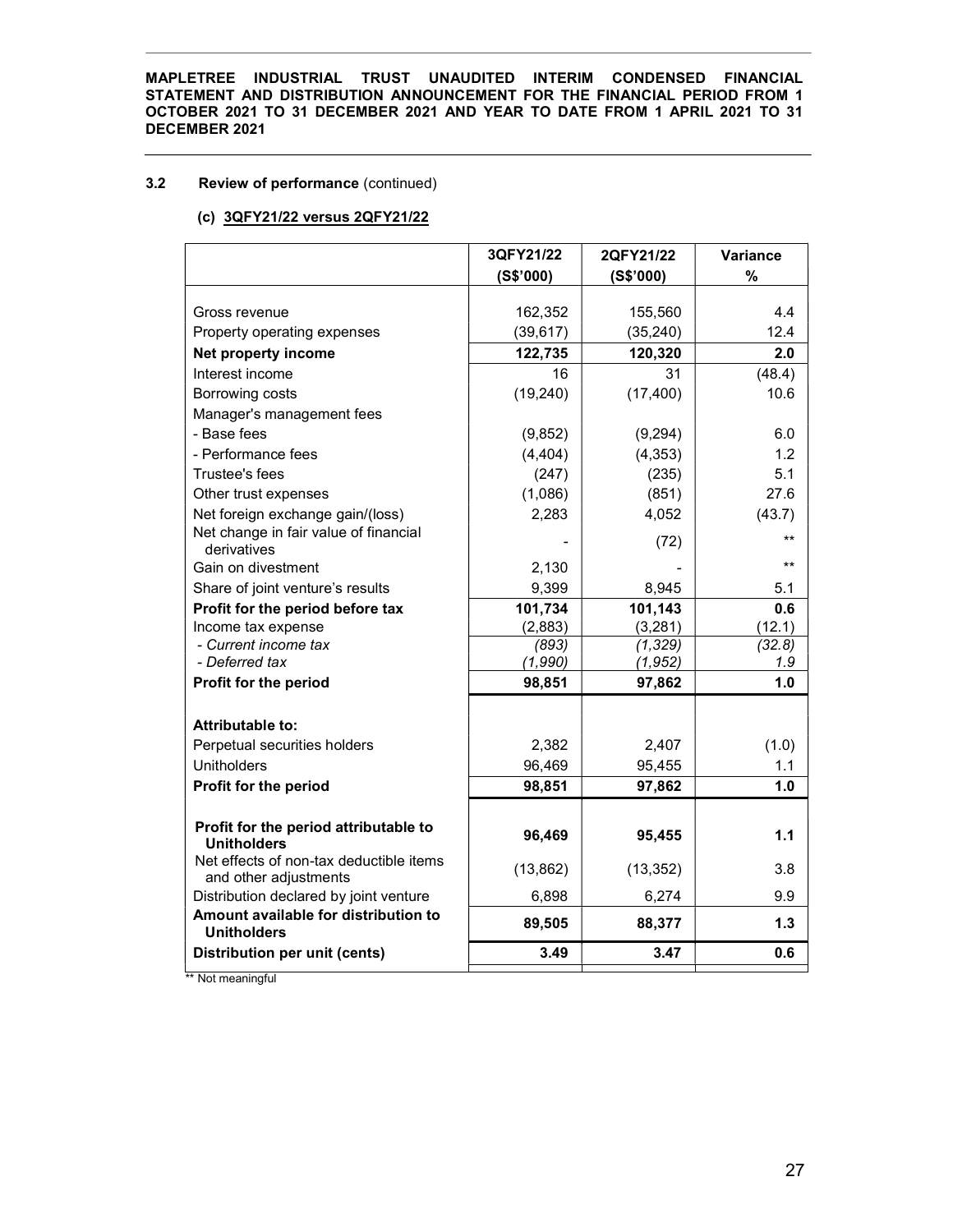#### 3.2 Review of performance (continued)

#### (c) 3QFY21/22 versus 2QFY21/22 (continued)

Gross revenue for 3QFY21/22 increased by 4.4% (or S\$6.8 million) to S\$162.4 million. The increase in gross revenue was mainly attributed to the New Portfolio.

Property operating expenses for 3QFY21/22 increased by 12.4% (or S\$4.4 million) to S\$39.6 million, which was mainly attributed to the New Portfolio.

As a result, net property income for 3QFY21/22 was S\$122.7 million, 2.0% (or S\$2.4 million) higher compared to 2QFY21/22.

After taking into account the distribution adjustments, the amount available for distribution to Unitholders in 3QFY21/22 was S\$89.5 million, 1.3% (or S\$1.1 million) higher than 2QFY21/22.

The higher amount available for distribution to Unitholders was largely due to higher net property income and distribution declared from joint venture, partially offset by higher borrowing costs and manager's management fees.

Distribution per unit for 3QFY21/22 was 3.49 cents, 0.6% higher than 3.47 cents in 2QFY21/22.

#### Statement of Financial Position

#### 31 December 2021 versus 31 March 2021

Total assets increased mainly due to higher cash balance, acquisition of the New Portfolio, and progressive development costs incurred for 161,163 & 165 Kallang Way. Cash balance was higher due to funds raised through the private placement and the preferential offering, which was largely used to fund the acquisition of the New Portfolio, with remaining balance to be deployed in the next few months towards repayment of debts.

The net assets increased 30.5% from S\$3,895.0 million as at 31 March 2021 to S\$5,082.6 million as at 31 December 2021 mainly due to new units issued pursuant to the Equity Fund Raising exercise comprising the private placement and the preferential offering in relation to the acquisition of New Portfolio.

The Group reported a net current liabilities position as at 31 December 2021 mainly due to the reclassification of long-term borrowing which will mature in September 2022. The Group has sufficient banking facilities available to refinance the remaining current borrowings and meet its current obligations as and when they fall due.

#### 3.3 Variance from Previous Forecast / Prospect Statement

MIT has not disclosed any financial forecast.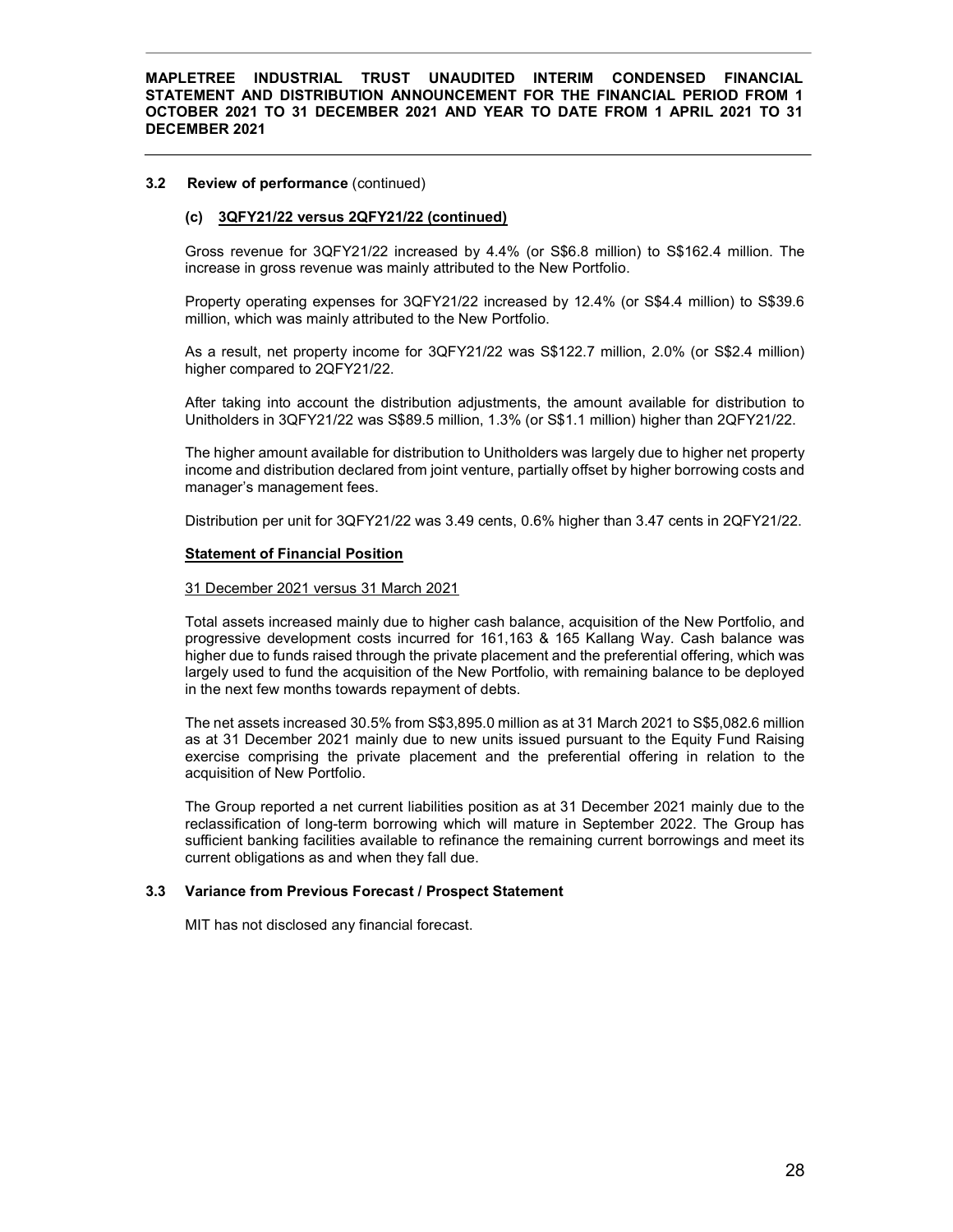#### 3.4 Commentary on the competitive conditions of the industry in which the group operates and any known factors or events that may affect the group in the next reporting and the next 12 months

#### Economic Overview

The global recovery is expected to decelerate amid continued COVID-19 flare-ups, diminished policy support, and lingering supply bottlenecks $^1$ . Global growth is projected to decelerate to 4.1% in 2022 and soften further to 3.2% in 2023. The outlook continues to be clouded by various downside risks such as renewed COVID-19 outbreaks due to Omicron or new virus variants, the possibility of de-anchored inflation expectations, and the weakening of long-term growth drivers.

## Singapore

According to advance estimates from the Ministry of Trade and Industry on 3 January 2022<sup>2</sup>, the Singapore economy grew by 5.9% year-on-year ("Y-o-Y") in the fourth quarter of 2021 ("4Q2021"), moderating from the 7.1% growth in the previous quarter. For the whole of 2021, the economy grew by 7.2%, rebounding from the 5.4% contraction in 2020. The manufacturing sector grew by 14.0% Y-o-Y in 4Q2021, faster than the 7.9% growth in the previous quarter. Growth during the quarter was supported by output expansions in all clusters. In particular, the electronics and precision engineering clusters continued to record strong output growth, driven by sustained global demand for semiconductors and semiconductor equipment.

The quarterly Singapore Commercial Credit Bureau's Business Optimism Index<sup>3</sup> improved marginally for the first quarter of 2022, hitting a two-year high despite continued uncertainties in the COVID-19 trajectory. There are still lingering uncertainties about the new Omicron variant and the outlook of firms is expected to remain lukewarm in 2022<sup>4</sup>.

#### North America

According to CBRE<sup>5</sup>, wholesale colocation inventory in primary data centre markets has more than doubled to 3.08 gigawatts since 2016. With 527.6 megawatts currently under construction in primary markets, the accelerated growth of the data centre sector will likely continue in 2022.

Average asking rental rates continued to decline across both primary and secondary markets, largely due to increased competition as new data centres come online. However, space and power limitations could constrain new development, which may cause an increase in colocation asking rates and lead more developers to explore vertical construction of data centres. In addition, supply chain disruptions from the pandemic could inhibit data centre development and delay the delivery of new supply, potentially raising rents in affected markets by approximately 4% to 6%.

Environmental considerations will also likely impact site selection, benefitting markets with an abundance of clean energy like Montreal and Hillsboro, Oregon, while adding challenges to markets with tighter resource restrictions such as Phoenix and Las Vegas.

-

<sup>1</sup> Source: World Bank Group, Global Economic Prospects, January 2022.

<sup>&</sup>lt;sup>2</sup> Source: Singapore's GDP Grew by 5.9 Per Cent in the Fourth Quarter of 2021 and by 7.2 Per Cent in 2021, Ministry of Trade and Industry, 3 January 2022.

<sup>3</sup> Source: Singapore Commercial Credit Bureau, 1Q2022.

<sup>4</sup> Source: The Business Times, Slight Improvement in Singapore Business Sentiment for Q12022 despite COVID

Uncertainties: SCCB, 7 December 2021.

<sup>5</sup> Source: CBRE, U.S. Real Estate Market Outlook 2022, December 2021.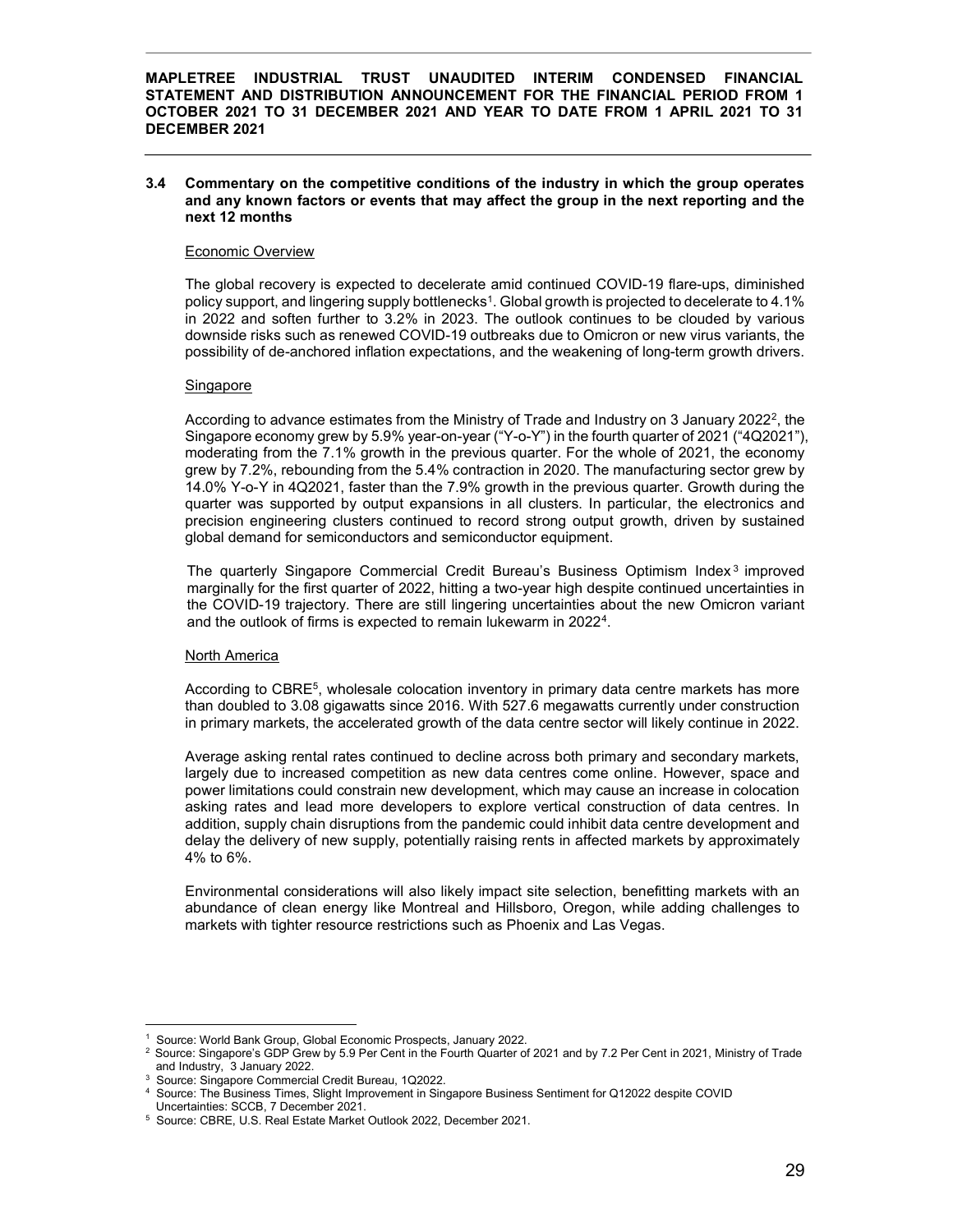#### 3.5 Distributions

(a) Current financial period

Any distributions declared for the current financial period? Yes

| Name of distribution: | 45th distribution for the period from 1 October 2021 to 31<br>December 2021                                                                                                                                                                                                                                                                                                                                                                                                               |
|-----------------------|-------------------------------------------------------------------------------------------------------------------------------------------------------------------------------------------------------------------------------------------------------------------------------------------------------------------------------------------------------------------------------------------------------------------------------------------------------------------------------------------|
| Distribution types:   | Income / Capital / Tax-exempt income / Other gain                                                                                                                                                                                                                                                                                                                                                                                                                                         |
| Distribution rate:    | Period from 1 October 2021 to 31 December 2021<br>Taxable Income: 1.97 cents per unit<br>Capital Distribution: 0.01 cent per unit<br>Tax-exempt Income: 1.44 cents per unit<br>Other Gain: 0.07 cent per unit                                                                                                                                                                                                                                                                             |
| Par value of units:   | Not applicable                                                                                                                                                                                                                                                                                                                                                                                                                                                                            |
| Tax rate:             | <b>Taxable Income Distribution</b><br>Qualifying investors and individuals (other than those who hold<br>their units through a partnership) will generally receive pre-tax<br>distributions. These distributions are exempt from tax in the hands<br>of individuals unless such distributions are derived through a<br>Singapore partnership or from the carrying on of a trade, business<br>or profession.                                                                               |
|                       | Qualifying foreign non-individual investors and qualifying non-<br>resident funds will receive their distributions after deduction of tax<br>at the rate of 10%.                                                                                                                                                                                                                                                                                                                          |
|                       | All other investors will receive their distributions after deduction of<br>tax at the rate of 17%.                                                                                                                                                                                                                                                                                                                                                                                        |
|                       | <b>Capital Distribution</b><br>Capital Distribution represents a return of capital to Unitholders for<br>Singapore income tax purposes. The amount of capital distribution<br>will reduce the cost of MIT Units for Singapore income tax<br>purposes. For Unitholders who are liable to Singapore income tax<br>on profits from sale of MIT Units, the reduced cost base of their<br>MIT Units will be used to calculate the taxable trading gains when<br>the MIT Units are disposed of. |
|                       | <b>Tax-Exempt Income Distribution</b><br>Tax-Exempt Income Distribution is exempt from tax in the hands<br>of all Unitholders.                                                                                                                                                                                                                                                                                                                                                            |
|                       | Other Gain Distribution<br>Distribution of Other Gain is not a taxable distribution to the<br>Unitholders.                                                                                                                                                                                                                                                                                                                                                                                |
|                       |                                                                                                                                                                                                                                                                                                                                                                                                                                                                                           |

(b) Corresponding period of the preceding financial period

Any distributions declared for the corresponding period of the immediate preceding financial period? Yes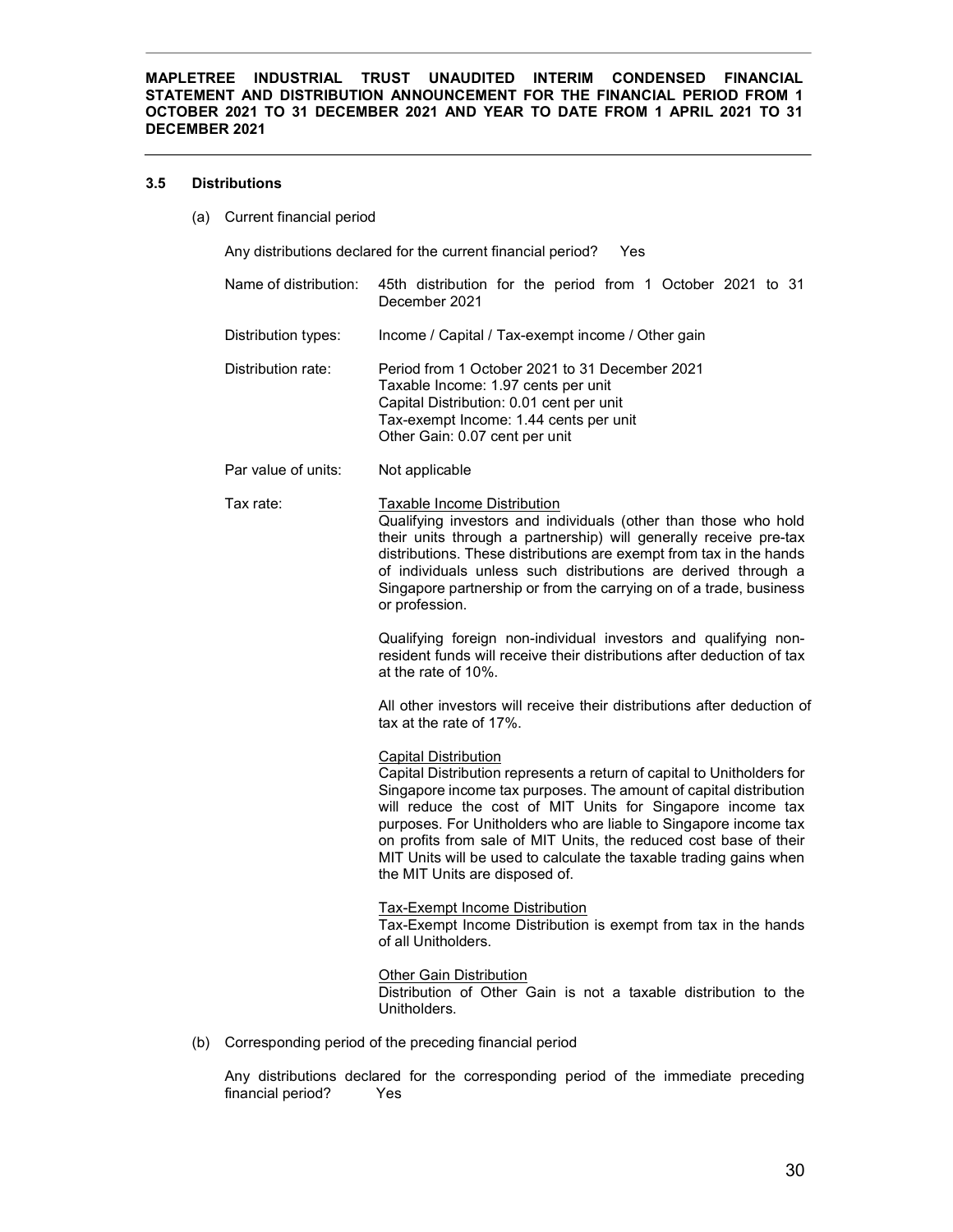#### 3.5 Distributions (continued)

(b) Corresponding period of the preceding financial period (continued)

|     | Name of distribution: | 40th distribution for the period from 1 October 2020 to 31<br>December 2020.                                                                                                                                                                                                                                                                                                                                                                                                              |
|-----|-----------------------|-------------------------------------------------------------------------------------------------------------------------------------------------------------------------------------------------------------------------------------------------------------------------------------------------------------------------------------------------------------------------------------------------------------------------------------------------------------------------------------------|
|     | Distribution types:   | Income / Capital / Tax-exempt income                                                                                                                                                                                                                                                                                                                                                                                                                                                      |
|     | Distribution rate:    | Period from 1 October 2020 to 31 December 2020<br>Taxable Income: 2.78 cents per unit<br>Capital Distribution: 0.01 cent per unit<br>Tax-exempt Income: 0.49 cent per unit                                                                                                                                                                                                                                                                                                                |
|     | Par value of units:   | Not applicable                                                                                                                                                                                                                                                                                                                                                                                                                                                                            |
|     | Tax rate:             | Taxable Income<br>Qualifying investors and individuals (other than those who hold their<br>units through a partnership) will generally receive pre-tax distributions.<br>These distributions are exempt from tax in the hands of individuals<br>unless such distributions are derived through a Singapore partnership<br>or from the carrying on of a trade, business or profession.                                                                                                      |
|     |                       | Qualifying foreign non-individual investors and qualifying non-resident<br>funds will receive their distributions after deduction of tax at the rate of<br>10%.                                                                                                                                                                                                                                                                                                                           |
|     |                       | All other investors will receive their distributions after deduction of tax<br>at the rate of 17%.                                                                                                                                                                                                                                                                                                                                                                                        |
|     |                       | <b>Capital Distribution</b><br>Capital Distribution represents a return of capital to Unitholders for<br>Singapore income tax purposes. The amount of capital distribution<br>will reduce the cost of MIT Units for Singapore income tax<br>purposes. For Unitholders who are liable to Singapore income tax<br>on profits from sale of MIT Units, the reduced cost base of their<br>MIT Units will be used to calculate the taxable trading gains when<br>the MIT Units are disposed of. |
|     |                       | <b>Tax-Exempt Income Distribution</b><br>Tax-Exempt Income Distribution is exempt from tax in the hands<br>of all Unitholders.                                                                                                                                                                                                                                                                                                                                                            |
| (c) | Date payable:         | 15 March 2022                                                                                                                                                                                                                                                                                                                                                                                                                                                                             |
| (d) | Record date:          | 4 February 2022                                                                                                                                                                                                                                                                                                                                                                                                                                                                           |

3.6 If the Group has obtained a general mandate from shareholders for Interested Person Transactions ("IPT"), the aggregate value of each transaction as required under Rule 920(1)(a)(ii). If no IPT mandate has been obtained, a statement to that effect.

MIT Group has not obtained a general mandate from Unitholders for any Interested Person Transactions.